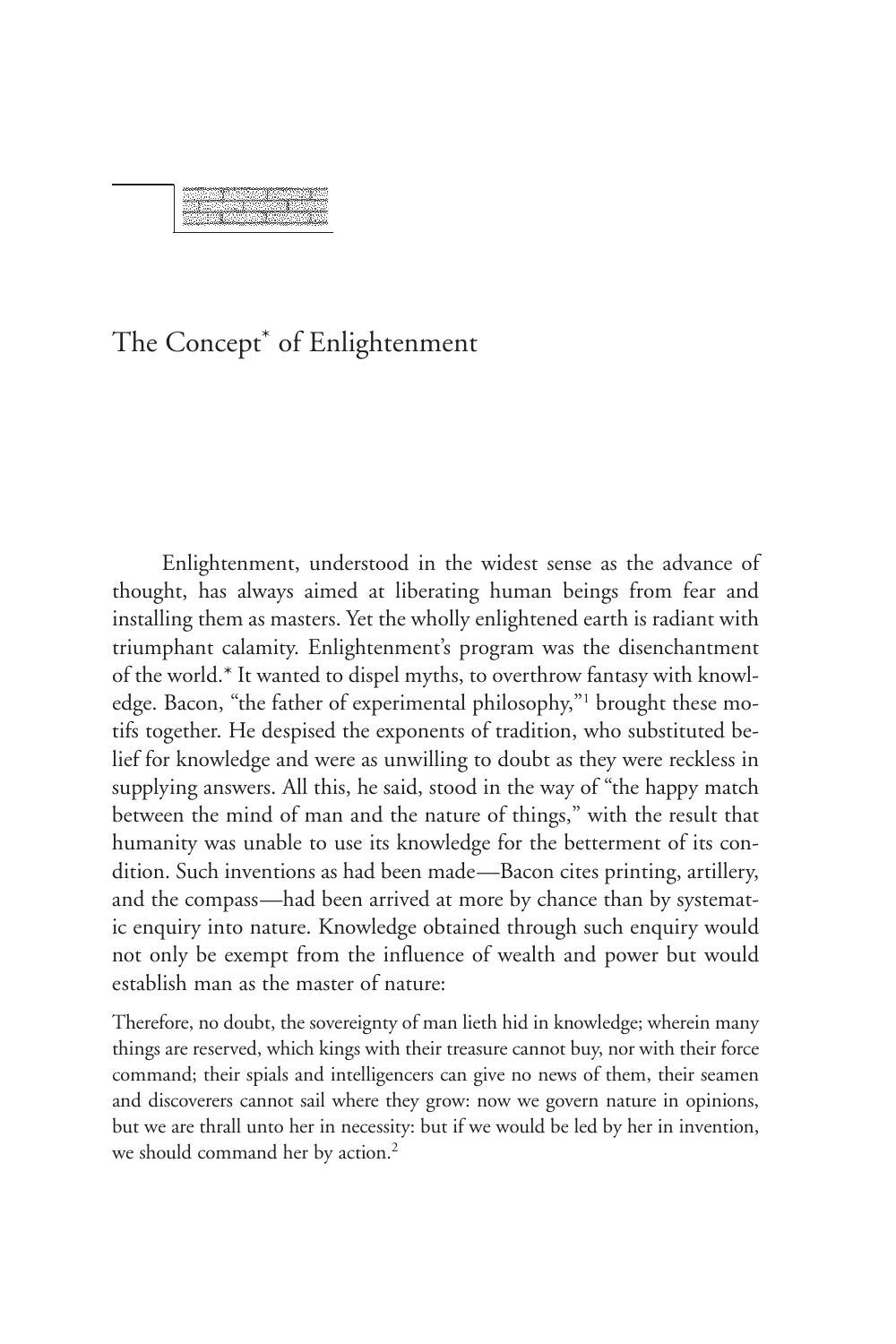Although not a mathematician, Bacon well understood the scientific temper which was to come after him. The "happy match" between human understanding and the nature of things that he envisaged is a patriarchal one: the mind, conquering superstition, is to rule over disenchanted nature. Knowledge, which is power, knows no limits, either in its enslavement\* of creation or in its deference to worldly masters. Just as it serves all the purposes of the bourgeois economy both in factories and on the battlefield, it is at the disposal of entrepreneurs regardless of their origins. Kings control technology no more directly than do merchants: it is as democratic as the economic system\* with which it evolved. Technology is the essence of this knowledge. It aims to produce neither concepts nor images, nor the joy of understanding, but method, exploitation of the labor of others,\* capital. The "many things" which, according to Bacon, knowledge still held in store are themselves mere instruments: the radio as a sublimated printing press, the dive bomber as a more effective form of artillery, remote control as a more reliable compass. What human beings seek to learn from nature is how to use it to dominate wholly both it and human beings. Nothing else counts. Ruthless toward itself, the Enlightenment has eradicated the last remnant of its own self-awareness. Only thought which does violence to itself is hard enough to shatter myths. Faced by the present triumph of the factual mentality, Bacon's nominalist credo would have smacked of metaphysics and would have been convicted of the same vanity for which he criticized scholasticism. Power and knowledge are synonymous.3 For Bacon as for Luther, "knowledge that tendeth but to satisfaction, is but as a courtesan, which is for pleasure, and not for fruit or generation." Its concern is not "satisfaction, which men call truth," but "operation," the effective procedure. The "true end, scope or office of knowledge" does not consist in "any plausible, delectable, reverend or admired discourse, or any satisfactory arguments, but in effecting and working, and in discovery of particulars not revealed before, for the better endowment and help of man's life."<sup>4</sup> There shall be neither mystery nor any desire to reveal mystery.

The disenchantment of the world means the extirpation of animism. Xenophanes mocked the multiplicity of gods because they resembled their creators, men, in all their idiosyncrasies and faults, and the latest logic denounces the words of language, which bear the stamp of impressions, as counterfeit coin that would be better replaced by neutral counters. The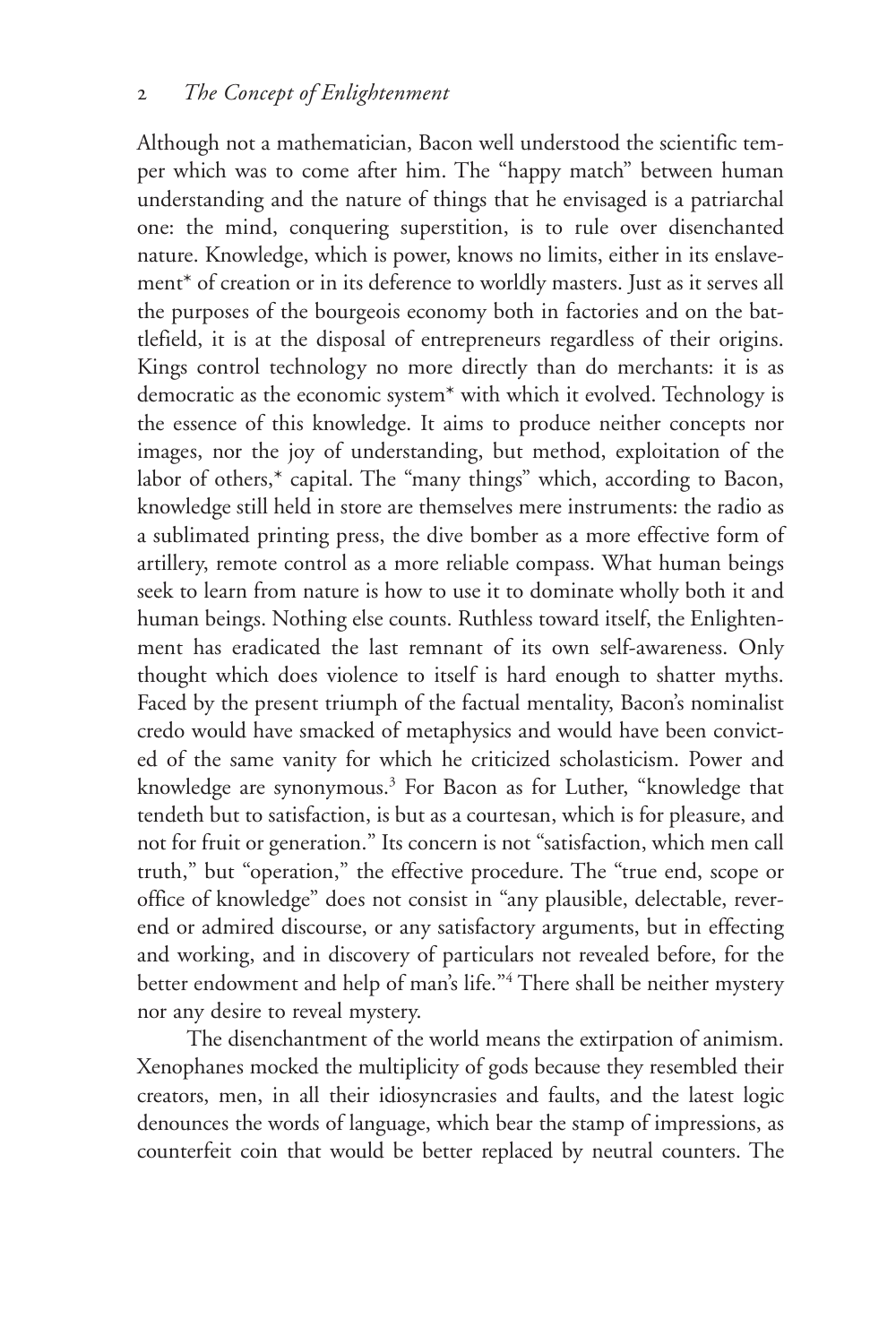world becomes chaos, and synthesis salvation. No difference is said to exist between the totemic animal, the dreams of the spirit-seer,\* and the absolute Idea. On their way toward modern science human beings have discarded meaning. The concept is replaced by the formula, the cause by rules and probability. Causality was only the last philosophical concept on which scientific criticism tested its strength, because it alone of the old ideas still stood in the way of such criticism, the latest secular form of the creative principle. To define substance and quality, activity and suffering, being and existence in terms appropriate to the time has been a concern of philosophy since Bacon; but science could manage without such categories. They were left behind as *idola theatri* of the old metaphysics and even in their time were monuments to entities and powers from prehistory. In that distant time life and death had been interpreted and interwoven in myths. The categories by which Western philosophy defined its timeless order of nature marked out the positions which had once been occupied by Ocnus and Persephone, Ariadne and Nereus. The moment of transition is recorded in the pre-Socratic cosmologies. The moist, the undivided, the air and fire which they take to be the primal stuff of nature are early rationalizations precipitated from the mythical vision. Just as the images of generation from water and earth, that had come to the Greeks from the Nile, were converted by these cosmologies into Hylozoic principles and elements, the whole ambiguous profusion of mythical demons was intellectualized to become the pure form of ontological entities. Even the patriarchal gods of Olympus were finally assimilated by the philosophical *logos* as the Platonic Forms. But the Enlightenment discerned the old powers in the Platonic and Aristotelian heritage of metaphysics and suppressed the universal categories' claims to truth as superstition. In the authority of universal concepts the Enlightenment detected a fear of the demons through whose effigies human beings had tried to influence nature in magic rituals. From now on matter was finally to be controlled without the illusion of immanent powers or hidden properties. For enlightenment, anything which does not conform to the standard of calculability and utility must be viewed with suspicion. Once the movement is able to develop unhampered by external oppression, there is no holding it back. Its own ideas of human rights then fare no better than the older universals. Any intellectual resistance it encounters merely increases its strength.<sup>5</sup> The reason is that enlightenment also recognizes itself in the old myths. No matter which myths are invoked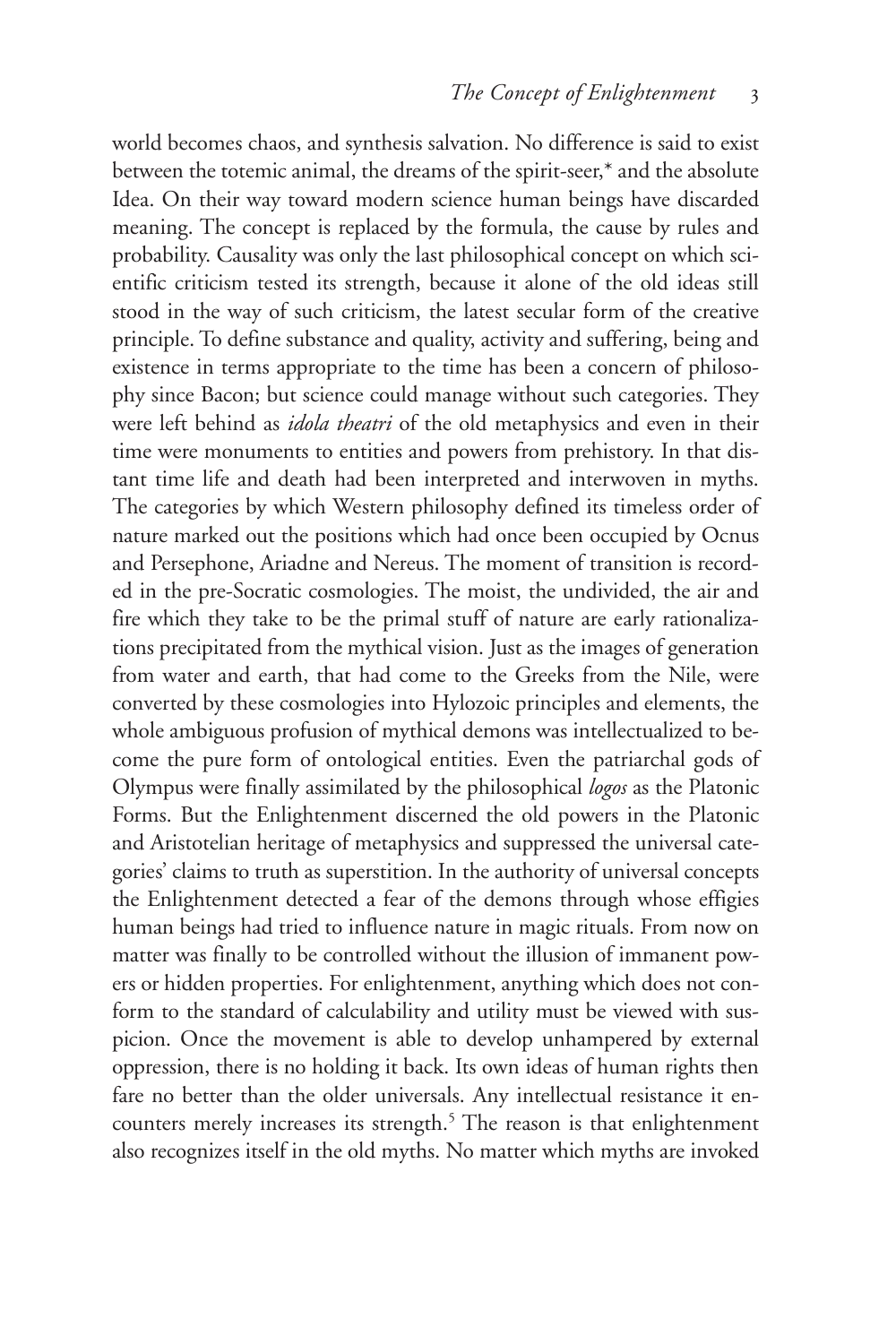against it, by being used as arguments they are made to acknowledge the very principle of corrosive rationality of which enlightenment stands accused. Enlightenment is totalitarian.

Enlightenment has always regarded anthropomorphism, the projection of subjective properties onto nature, as the basis of myth.<sup>6</sup> The supernatural, spirits and demons, are taken to be reflections of human beings who allow themselves to be frightened by natural phenomena. According to enlightened thinking, the multiplicity of mythical figures can be reduced to a single common denominator, the subject. Oedipus's answer to the riddle of the Sphinx—"That being is man"—is repeated indiscriminately as enlightenment's stereotyped message, whether in response to a piece of objective meaning, a schematic order, a fear of evil powers, or a hope of salvation. For the Enlightenment, only what can be encompassed by unity has the status of an existent or an event; its ideal is the system from which everything and anything follows. Its rationalist and empiricist versions do not differ on that point. Although the various schools may have interpreted its axioms differently, the structure of unitary science has always been the same. Despite the pluralism of the different fields of research, Bacon's postulate of *una scientia universalis*<sup>7</sup> is as hostile to anything which cannot be connected as Leibniz's *mathesis universalis* is to discontinuity. The multiplicity of forms is reduced to position and arrangement, history to fact, things to matter. For Bacon, too, there was a clear logical connection, through degrees of generality, linking the highest principles to propositions based on observation. De Maistre mocks him for harboring this "idolized ladder."8 Formal logic was the high school of unification. It offered Enlightenment thinkers a schema for making the world calculable. The mythologizing equation of Forms with numbers in Plato's last writings expresses the longing of all demythologizing: number became enlightenment's canon. The same equations govern bourgeois justice and commodity exchange. "Is not the rule, '*Si inaequalibus aequalia addas, omnia erunt inaequalia*,' [If you add like to unlike you will always end up with unlike] an axiom of justice as well as of mathematics? And is there not a true coincidence between commutative and distributive justice, and arithmetical and geometrical proportion?"9 Bourgeois society is ruled by equivalence. It makes dissimilar things comparable by reducing them to abstract quantities. For the Enlightenment, anything which cannot be resolved into numbers, and ultimately into one, is illusion; modern posi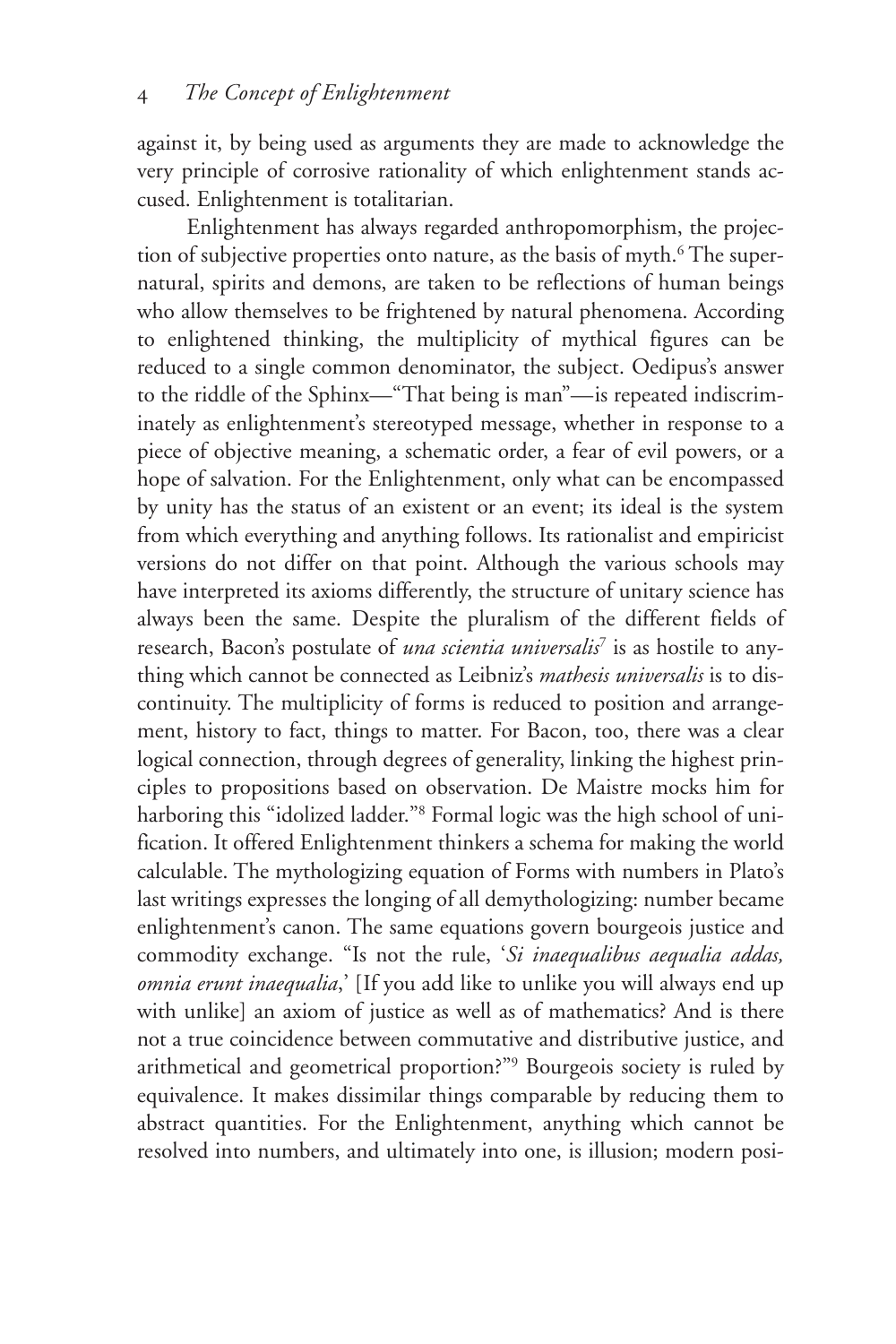tivism consigns it to poetry. Unity remains the watchword from Parmenides to Russell. All gods and qualities must be destroyed.

But the myths which fell victim to the Enlightenment were themselves its products. The scientific calculation of events annuls the account of them which thought had once given in myth. Myth sought to report, to name, to tell of origins—but therefore also to narrate, record, explain. This tendency was reinforced by the recording and collecting of myths. From a record, they soon became a teaching. Each ritual contains a representation of how things happen and of the specific process which is to be influenced by magic. In the earliest popular epics this theoretical element of ritual became autonomous. The myths which the tragic dramatists drew on were already marked by the discipline and power which Bacon celebrated as the goal. The local spirits and demons had been replaced by heaven and its hierarchy, the incantatory practices of the magician by the carefully graduated sacrifice and the labor of enslaved men mediated by command. The Olympian deities are no longer directly identical with elements, but signify them. In Homer Zeus controls the daytime sky, Apollo guides the sun; Helios and Eos are already passing over into allegory. The gods detach themselves from substances to become their quintessence. From now on, being is split between *logos*—which, with the advance of philosophy, contracts to a monad, a mere reference point—and the mass of things and creatures in the external world. The single distinction between man's own existence and reality swallows up all others. Without regard for differences, the world is made subject to man. In this the Jewish story of creation and the Olympian religion are at one: ". . . and let them have dominion over the fish of the sea, and over the fowl of the air, and over the cattle, and over all the earth, and over every creeping thing that creepeth upon the earth."10 "O Zeus, Father Zeus, yours is the dominion of the heavens; you oversee the works of men, both the wicked and the just, and the unruly animals, you who uphold righteousness."<sup>11</sup> "It is so ordained that one atones at once, another later; but even should one escape the doom threatened by the gods, it will surely come to pass one day, and innocents shall expiate his deed, whether his children or a later generation."12 Only those who subject themselves utterly pass muster with the gods. The awakening of the subject is bought with the recognition of power as the principle of all relationships. In face of the unity of such reason the distinction between God and man is reduced to an irrelevance, as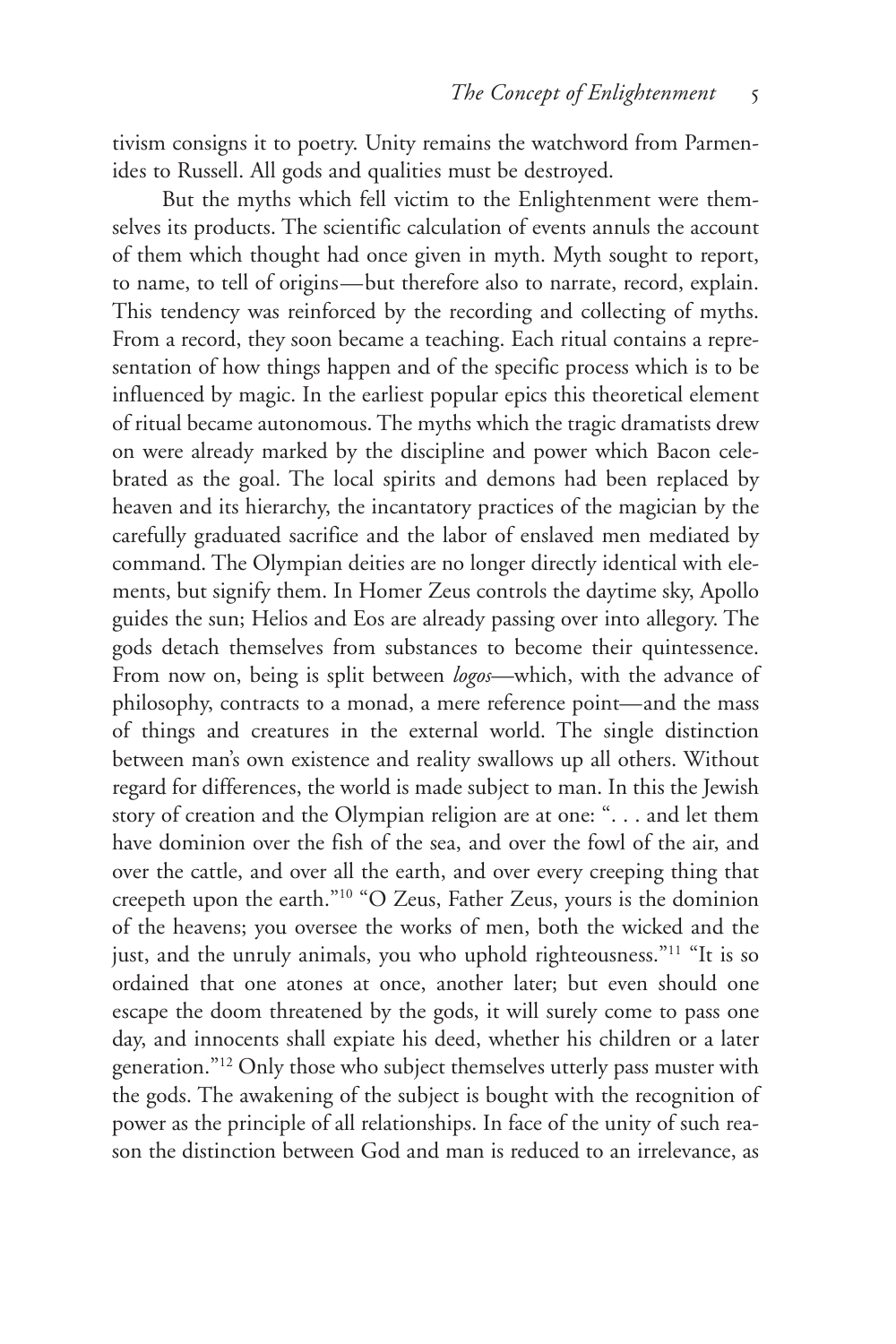reason has steadfastly indicated since the earliest critique of Homer. In their mastery of nature, the creative God and the ordering mind are alike. Man's likeness to God consists in sovereignty over existence, in the lordly gaze, in the command.

Myth becomes enlightenment and nature mere objectivity. Human beings purchase the increase in their power with estrangement from that over which it is exerted. Enlightenment stands in the same relationship to things as the dictator to human beings. He knows them to the extent that he can manipulate them. The man of science knows things to the extent that he can make them. Their "in-itself" becomes "for him." In their transformation the essence of things is revealed as always the same, a substrate of domination. This identity constitutes the unity of nature. Neither it nor the unity of the subject was presupposed by magical incantation. The rites of the shaman were directed at the wind, the rain, the snake outside or the demon inside the sick person, not at materials or specimens. The spirit which practiced magic was not single or identical; it changed with the cult masks which represented the multiplicity of spirits. Magic is bloody untruth, but in it domination is not yet disclaimed by transforming itself into a pure truth underlying the world which it enslaves. The magician imitates demons; to frighten or placate them he makes intimidating or appeasing gestures. Although his task was impersonation he did not claim to be made in the image of the invisible power, as does civilized man, whose modest hunting ground then shrinks to the unified cosmos, in which nothing exists but prey. Only when made in such an image does man attain the identity of the self which cannot be lost in identification with the other but takes possession of itself once and for all as an impenetrable mask. It is the identity of mind and its correlative, the unity of nature, which subdues the abundance of qualities. Nature, stripped of qualities, becomes the chaotic stuff of mere classification, and the all-powerful self becomes a mere having, an abstract identity. Magic implies specific representation. What is done to the spear, the hair, the name of the enemy, is also to befall his person; the sacrificial animal is slain in place of the god. The substitution which takes place in sacrifice marks a step toward discursive logic. Even though the hind which was offered up for the daughter, the lamb for the firstborn, necessarily still had qualities of its own, it already represented the genus. It manifested the arbitrariness of the specimen. But the sanctity of the *hic et nunc*, the uniqueness of the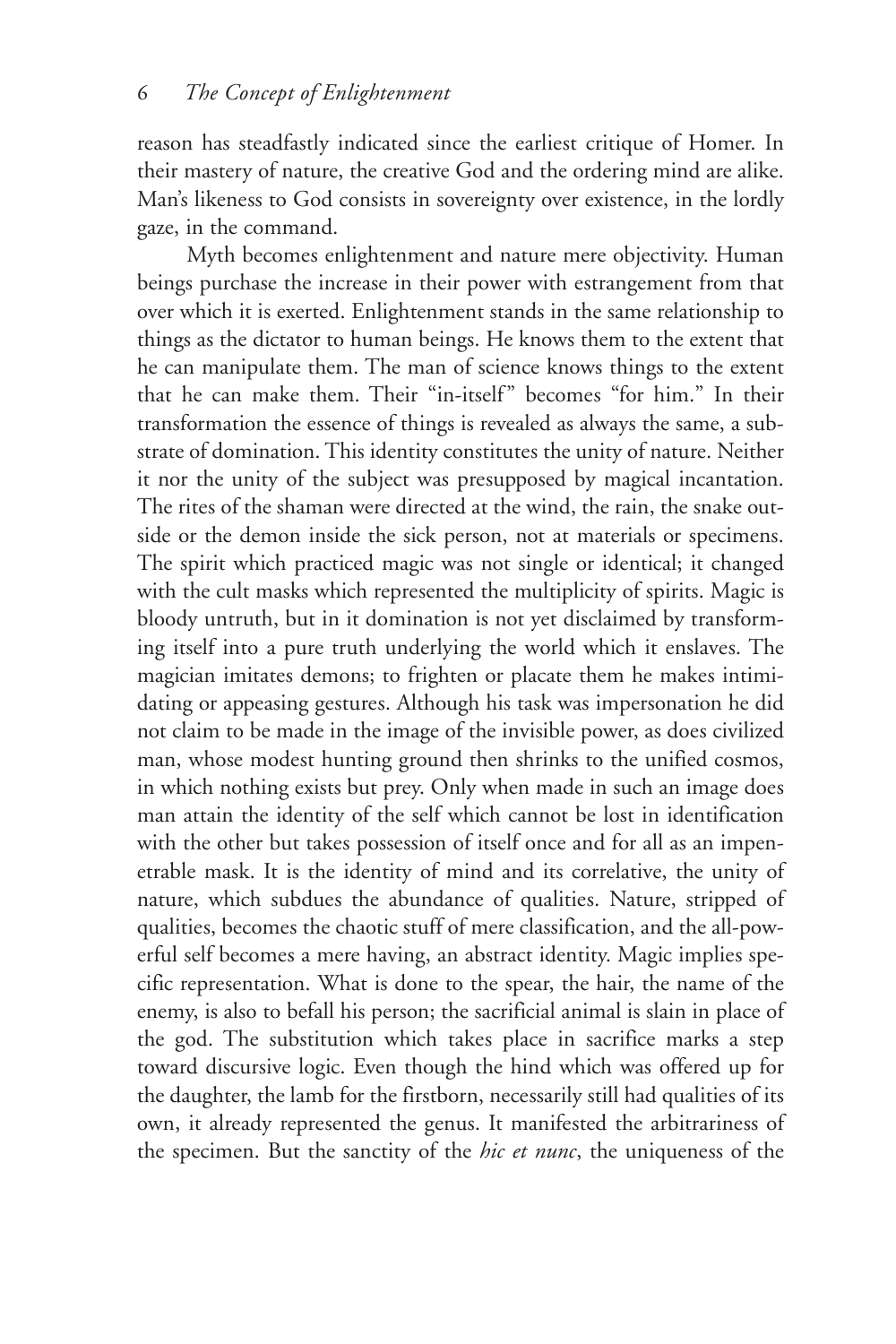chosen victim which coincides with its representative status, distinguishes it radically, makes it non-exchangeable even in the exchange. Science puts an end to this. In it there is no specific representation: something which is a sacrificial animal cannot be a god. Representation gives way to universal fungibility. An atom is smashed not as a representative but as a specimen of matter, and the rabbit suffering the torment of the laboratory is seen not as a representative but, mistakenly, as a mere exemplar. Because in functional science the differences are so fluid that everything is submerged in one and the same matter, the scientific object is petrified, whereas the rigid ritual of former times appears supple in its substitution of one thing for another. The world of magic still retained differences whose traces have vanished even in linguistic forms.<sup>13</sup> The manifold affinities between existing things are supplanted by the single relationship between the subject who confers meaning and the meaningless object, between rational significance and its accidental bearer. At the magical stage dream and image were not regarded as mere signs of things but were linked to them by resemblance or name. The relationship was not one of intention but of kinship. Magic like science is concerned with ends, but it pursues them through mimesis, not through an increasing distance from the object. It certainly is not founded on the "omnipotence of thought," which the primitive is supposed to impute to himself like the neurotic;<sup>14</sup> there can be no "over-valuation of psychical acts" in relation to reality where thought and reality are not radically distinguished. The "unshakable confidence in the possibility of controlling the world"15 which Freud anachronistically attributes to magic applies only to the more realistic form of world domination achieved by the greater astuteness of science. The autonomy of thought in relation to objects, as manifested in the reality-adequacy of the Ego, was a prerequisite for the replacement of the localized practices of the medicine man by all-embracing industrial technology.\*

As a totality set out in language and laying claim to a truth which suppressed the older mythical faith of popular religion, the solar, patriarchal myth was itself an enlightenment, fully comparable on that level to the philosophical one. But now it paid the price. Mythology itself set in motion the endless process of enlightenment by which, with ineluctable necessity, every definite theoretical view is subjected to the annihilating criticism that it is only a belief, until even the concepts of mind, truth, and, indeed, enlightenment itself have been reduced to animistic magic.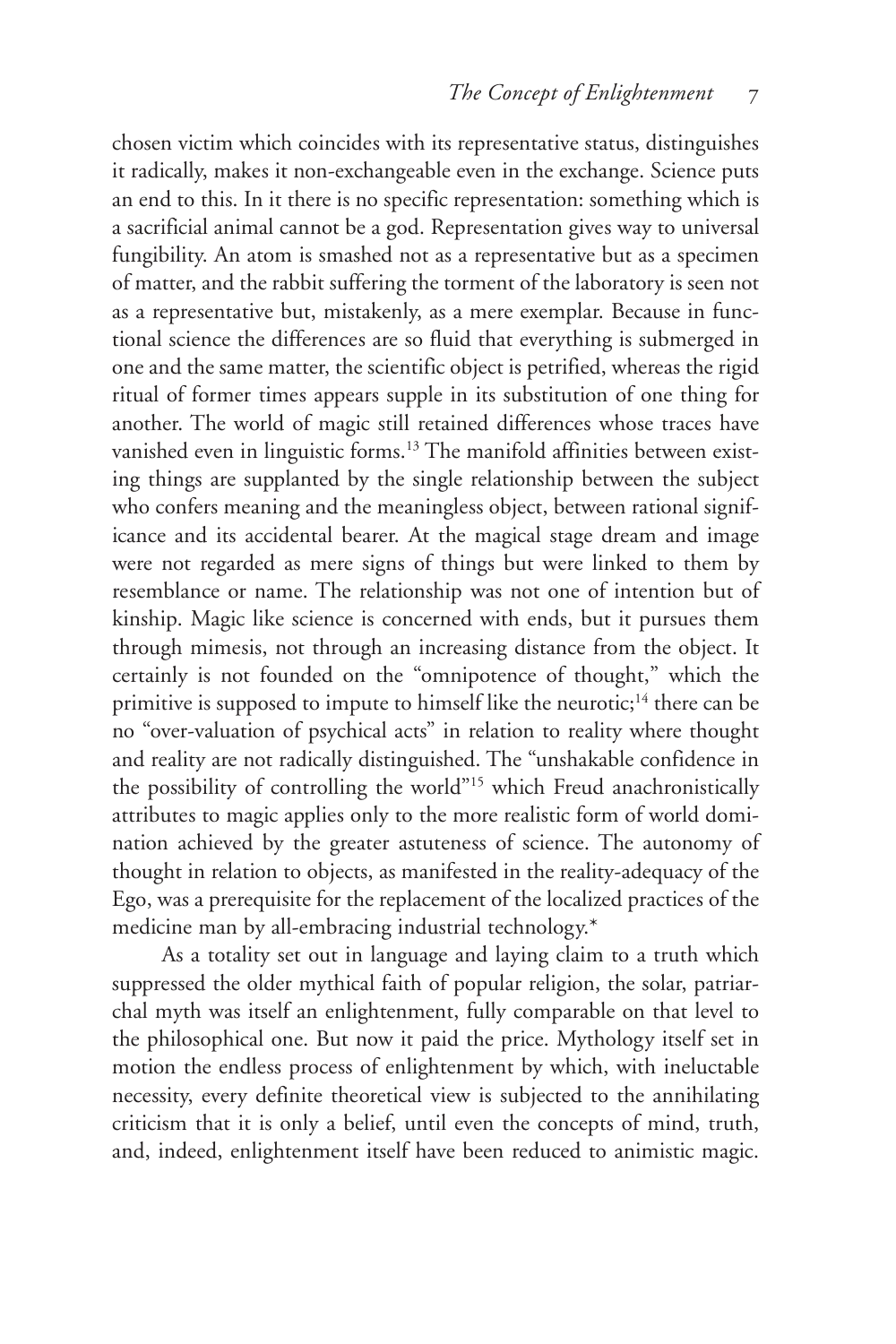The principle of the fated necessity which caused the downfall of the mythical hero, and finally evolved as the logical conclusion from the oracular utterance, not only predominates, refined to the cogency of formal logic, in every rationalistic system of Western philosophy but also presides over the succession of systems which begins with the hierarchy of the gods and, in a permanent twilight of the idols, hands down a single identical content: wrath against those of insufficient righteousness.\* Just as myths already entail enlightenment, with every step enlightenment entangles itself more deeply in mythology. Receiving all its subject matter from myths, in order to destroy them, it falls as judge under the spell of myth. It seeks to escape the trial of fate and retribution by itself exacting retribution on that trial. In myths, everything that happens must atone for the fact of having happened. It is no different in enlightenment: no sooner has a fact been established than it is rendered insignificant. The doctrine that action equals reaction continued to maintain the power of repetition over existence long after humankind had shed the illusion that, by repetition, it could identify itself with repeated existence and so escape its power. But the more the illusion of magic vanishes, the more implacably repetition, in the guise of regularity, imprisons human beings in the cycle now objectified in the laws of nature, to which they believe they owe their security as free subjects. The principle of immanence, the explanation of every event as repetition, which enlightenment upholds against mythical imagination, is that of myth itself. The arid wisdom which acknowledges nothing new under the sun, because all the pieces in the meaningless game have been played out, all the great thoughts have been thought, all possible discoveries can be construed in advance, and human beings are defined by selfpreservation through adaptation—this barren wisdom merely reproduces the fantastic doctrine it rejects: the sanction of fate which, through retribution, incessantly reinstates what always was. Whatever might be different is made the same. That is the verdict which critically sets the boundaries to possible experience. The identity of everything with everything is bought at the cost that nothing can at the same time be identical to itself. Enlightenment dissolves away the injustice of the old inequality of unmediated mastery, but at the same time perpetuates it in universal mediation, by relating every existing thing to every other. It brings about the situation for which Kierkegaard praised his Protestant ethic and which, in the legend-cycle of Hercules, constitutes one of the primal images of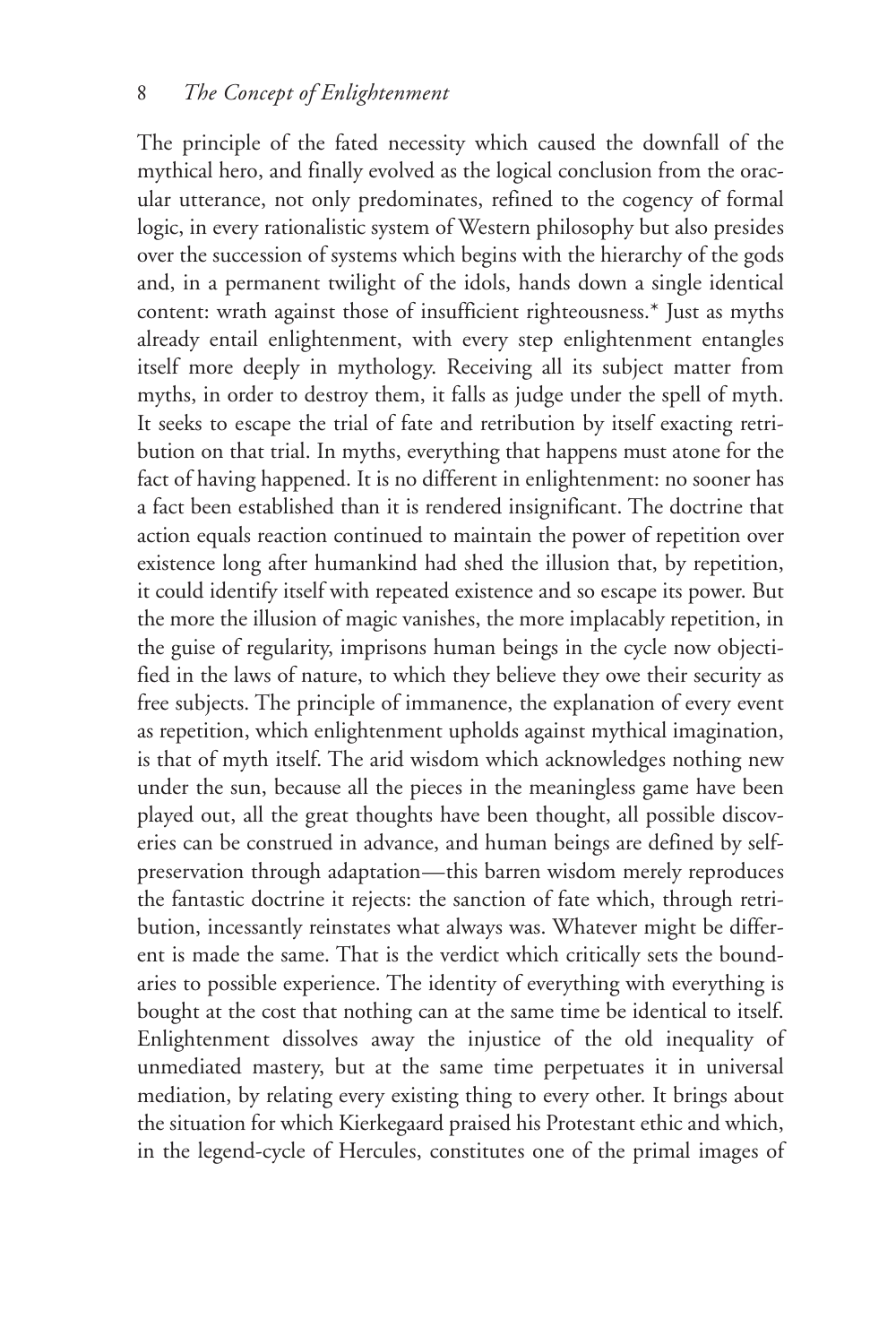mythical violence: it amputates the incommensurable. Not merely are qualities dissolved in thought, but human beings are forced into real conformity. The blessing that the market does not ask about birth is paid for in the exchange society by the fact that the possibilities conferred by birth are molded to fit the production of goods that can be bought on the market. Each human being has been endowed with a self of his or her own, different from all others, so that it could all the more surely be made the same. But because that self never quite fitted the mold, enlightenment throughout the liberalistic period has always sympathized with social coercion. The unity of the manipulated collective consists in the negation of each individual and in the scorn poured on the type of society which could make people into individuals. The horde, a term which doubtless\* is to be found in the Hitler Youth organization, is not a relapse into the old barbarism but the triumph of repressive *égalité*, the degeneration of the equality of rights into the wrong inflicted by equals. The fake myth of fascism reveals itself as the genuine myth of prehistory, in that the genuine myth beheld retribution while the false one wreaks it blindly on its victims. Any attempt to break the compulsion of nature by breaking nature only succumbs more deeply to that compulsion. That has been the trajectory of European civilization. Abstraction, the instrument of enlightenment, stands in the same relationship to its objects as fate, whose concept it eradicates: as liquidation. Under the leveling rule of abstraction, which makes everything in nature repeatable, and of industry, for which abstraction prepared the way, the liberated finally themselves become the "herd" (*Trupp*), which Hegel<sup>16</sup> identified as the outcome of enlightenment.

The distance of subject from object, the presupposition of abstraction, is founded on the distance from things which the ruler attains by means of the ruled. The songs of Homer and the hymns of the *Rig Veda* date from the time of territorial dominion and its strongholds, when a warlike race of overlords imposed itself on the defeated indigenous population.17 The supreme god among gods came into being with this civil world in which the king, as leader of the arms-bearing nobility, tied the subjugated people\* to the land while doctors, soothsayers, artisans, and traders took care of circulation. With the end of nomadism the social order is established on the basis of fixed property. Power and labor diverge. A property owner like Odysseus "controls from a distance a numerous, finely graded personnel of ox herds, shepherds, swineherds, and servants. In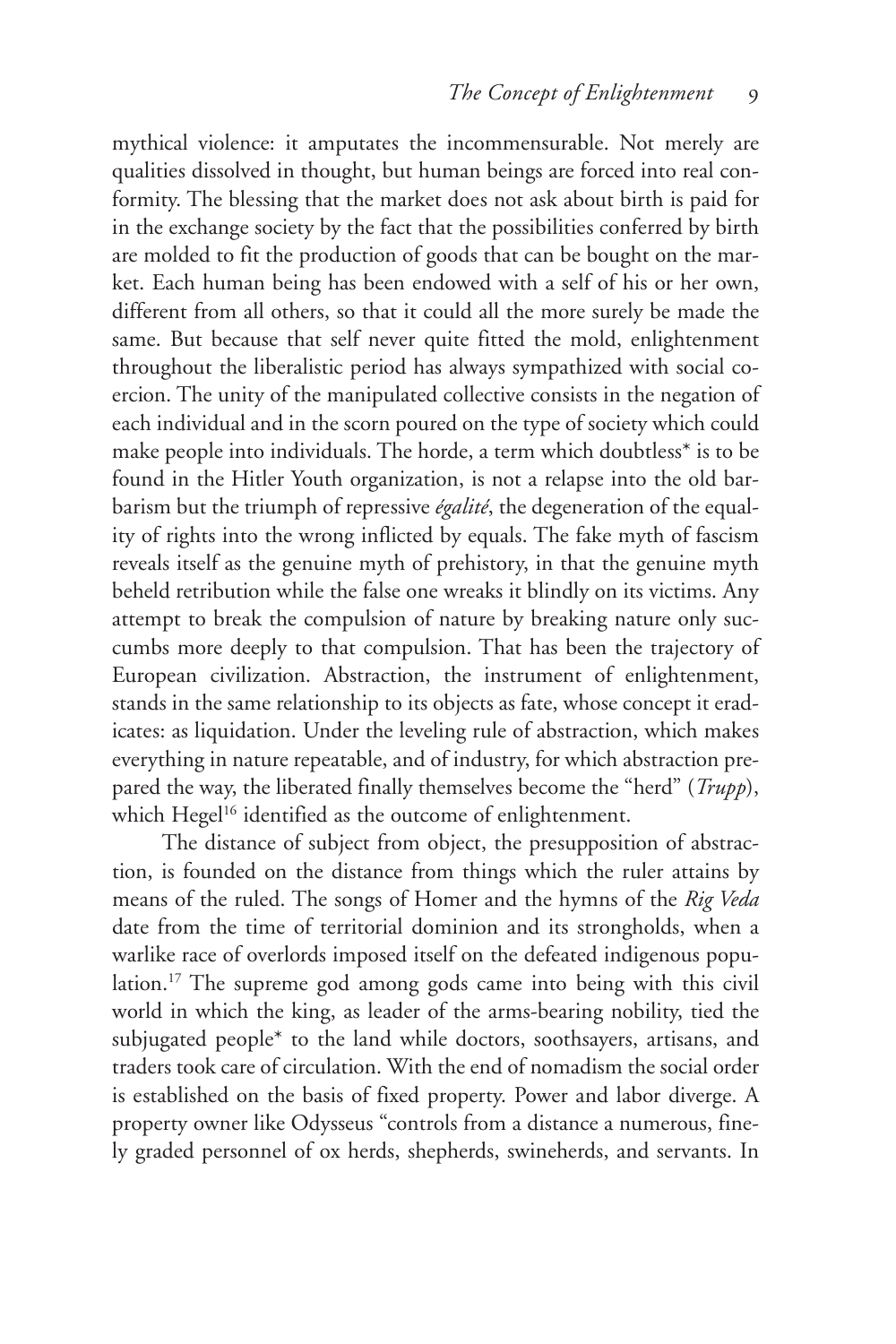the evening, having looked out from his castle to see the countryside lit up by a thousand fires, he can go to his rest in peace. He knows that his loyal servants are watching to keep away wild animals and to drive away thieves from the enclosures which they are there to protect."18 The generality of the ideas developed by discursive logic, power in the sphere of the concept, is built on the foundation of power in reality. The superseding of the old diffuse notions of the magical heritage by conceptual unity expresses a condition of life defined by the freeborn citizen and articulated by command. The self which learned about order and subordination through the subjugation of the world soon equated truth in general with classifying thought, without whose fixed distinctions it cannot exist. Along with mimetic magic it tabooed the knowledge which really apprehends the object. Its hatred is directed at the image of the vanquished primeval world and its imaginary happiness. The dark, chthonic gods of the original inhabitants are banished to the hell into which the earth is transformed under the religions of Indra and Zeus, with their worship of sun and light.

But heaven and hell were linked. The name Zeus was applied both to a god of the underworld and to a god of light in cults which did not exclude each other,<sup>19</sup> and the Olympian gods maintained all kinds of commerce with the chthonic deities. In the same way, the good and evil powers, the holy and the unholy, were not unambiguously distinguished. They were bound together like genesis and decline, life and death, summer and winter. The murky, undivided entity worshipped as the principle of *mana* at the earliest known stages of humanity lived on in the bright world of the Greek religion. Primal and undifferentiated, it is everything unknown and alien; it is that which transcends the bounds of experience, the part of things which is more than their immediately perceived existence. What the primitive experiences as supernatural is not a spiritual substance in contradistinction to the material world but the complex concatenation of nature in contrast to its individual link.\* The cry of terror called forth by the unfamiliar becomes its name. It fixes the transcendence of the unknown in relation to the known, permanently linking horror to holiness. The doubling of nature into appearance and essence, effect and force, made possible by myth no less than by science, springs from human fear, the expression of which becomes its explanation. This does not mean that the soul is transposed into nature, as psychologism would have us believe; *mana*, the moving spirit, is not a projection but the echo of the real pre-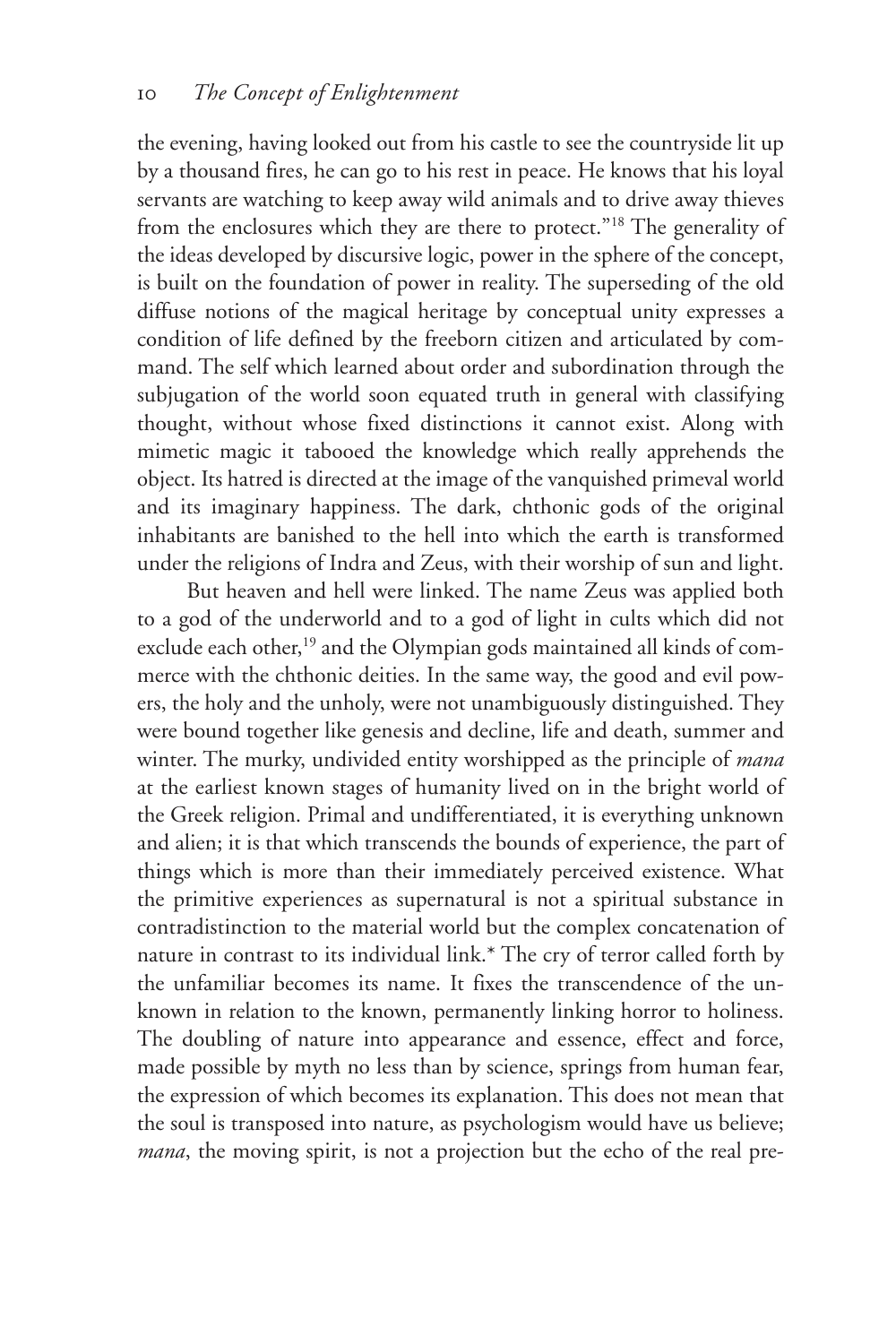ponderance of nature in the weak psyches of primitive people. The split between animate and inanimate, the assigning of demons and deities to certain specific places, arises from this preanimism. Even the division of subject and object is prefigured in it. If the tree is addressed no longer as simply a tree but as evidence of something else, a location of *mana*, language expresses the contradiction that it is at the same time itself and something other than itself, identical and not identical.<sup>20</sup> Through the deity speech is transformed from tautology into language. The concept, usually defined as the unity of the features of what it subsumes, was rather, from the first, a product of dialectical thinking, in which each thing is what it is only by becoming what it is not. This was the primal form of the objectifying definition, in which concept and thing became separate, the same definition which was already far advanced in the Homeric epic and trips over its own excesses in modern positive science. But this dialectic remains powerless as long as it emerges from the cry of terror, which is the doubling, the mere tautology of terror itself. The gods cannot take away fear from human beings, the petrified cries of whom they bear as their names. Humans believe themselves free of fear when there is no longer anything unknown. This has determined the path of demythologization, of enlightenment, which equates the living with the nonliving as myth had equated the nonliving with the living. Enlightenment is mythical fear radicalized. The pure immanence of positivism, its ultimate product, is nothing other than a form of universal taboo. Nothing is allowed to remain outside, since the mere idea of the "outside" is the real source of fear. If the revenge of primitive people for a murder committed on a member of their family could sometimes be assuaged by admitting the murderer into that family,<sup>21</sup> both the murder and its remedy mean the absorption of alien blood into one's own, the establishment of immanence. The mythical dualism does not lead outside the circle of existence. The world controlled by *mana*, and even the worlds of Indian and Greek myth, are issueless and eternally the same. All birth is paid for with death, all fortune with misfortune. While men and gods may attempt in their short span to assess their fates by a measure other than blind destiny, existence triumphs over them in the end. Even their justice, wrested from calamity, bears its features; it corresponds to the way in which human beings, primitives no less than Greeks and barbarians, looked upon their world from within a society of oppression and poverty. Hence, for both mythical and enlight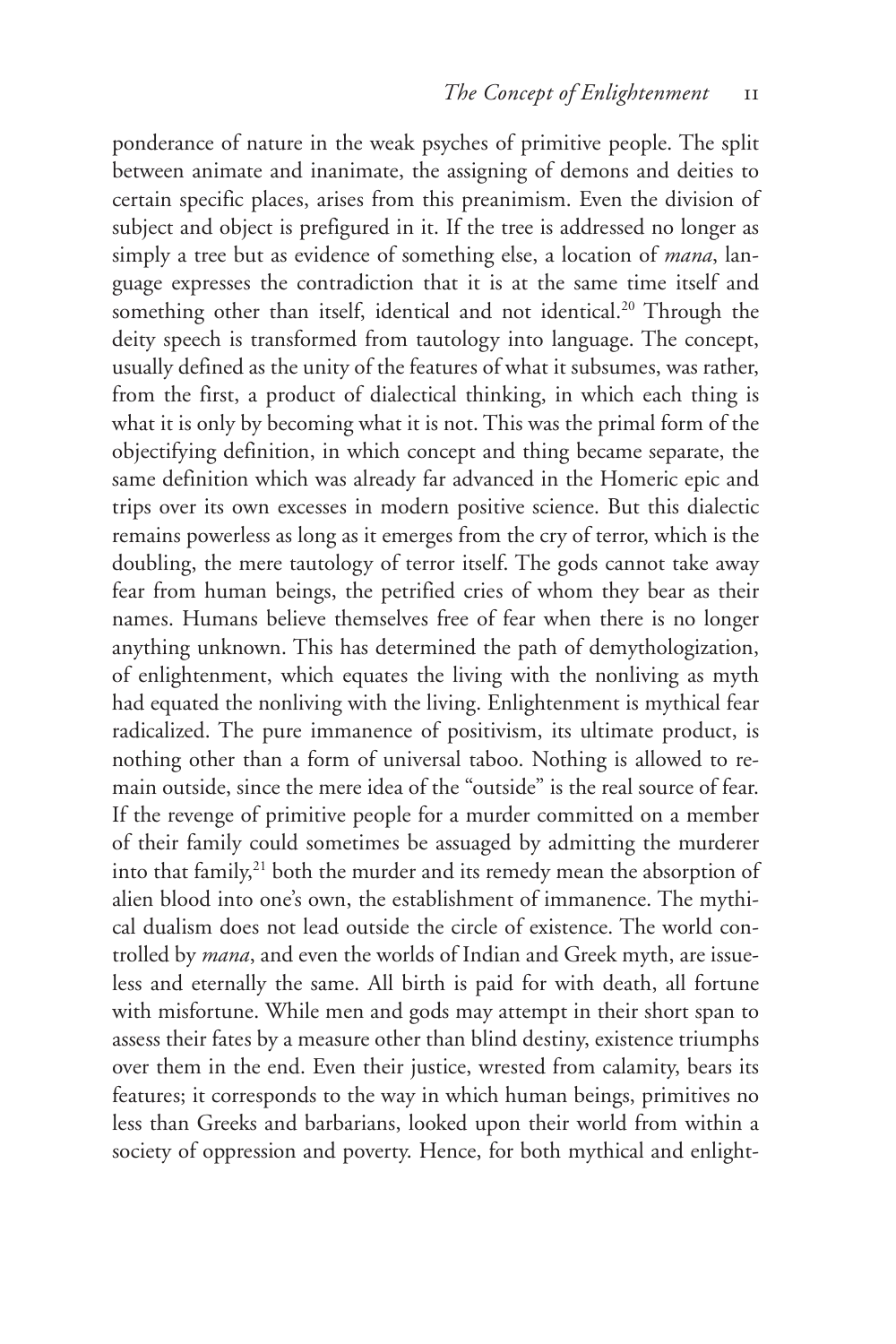ened justice, guilt and atonement, happiness and misfortune, are seen as the two sides of an equation. Justice gives way to law. The shaman wards off a danger with its likeness. Equivalence is his instrument; and equivalence regulates punishment and reward within civilization. The imagery of myths, too, can be traced back without exception to natural conditions. Just as the constellation Gemini, like all the other symbols of duality, refers to the inescapable cycle of nature; just as this cycle itself has its primeval sign in the symbol of the egg from which those later symbols are sprung, the Scales (Libra) held by Zeus, which symbolize the justice of the entire patriarchal world, point back to mere nature. The step from chaos to civilization, in which natural conditions exert their power no longer directly but through the consciousness of human beings, changed nothing in the principle of equivalence. Indeed, human beings atoned for this very step by worshipping that to which previously, like all other creatures, they had been merely subjected. Earlier, fetishes had been subject to the law of equivalence. Now equivalence itself becomes a fetish. The blindfold over the eyes of Justitia means not only that justice brooks no interference but that it does not originate in freedom.

The teachings of the priests were symbolic in the sense that in them sign and image coincided. As the hieroglyphs attest, the word originally also had a pictorial function. This function was transferred to myths. They, like magic rites, refer to the repetitive cycle of nature. Nature as self-repetition is the core of the symbolic: an entity or a process which is conceived as eternal because it is reenacted again and again in the guise of the symbol. Inexhaustibility, endless renewal, and the permanence of what they signify are not only attributes of all symbols but their true content. Contrary to the Jewish *Genesis*, the representations of creation in which the world emerges from the primal mother, the cow or the egg, are symbolic. The scorn of the ancients for their all-too-human gods left their core untouched. The essence of the gods is not exhausted by individuality. They still had about them a quality of *mana*; they embodied nature as a universal power. With their preanimistic traits they intrude into the enlightenment. Beneath the modest veil of the Olympian *chronique scandaleuse* the doctrine of the commingling and colliding of elements had evolved; establishing itself at once as science, it turned the myths into figments of fantasy. With the clean separation between science and poetry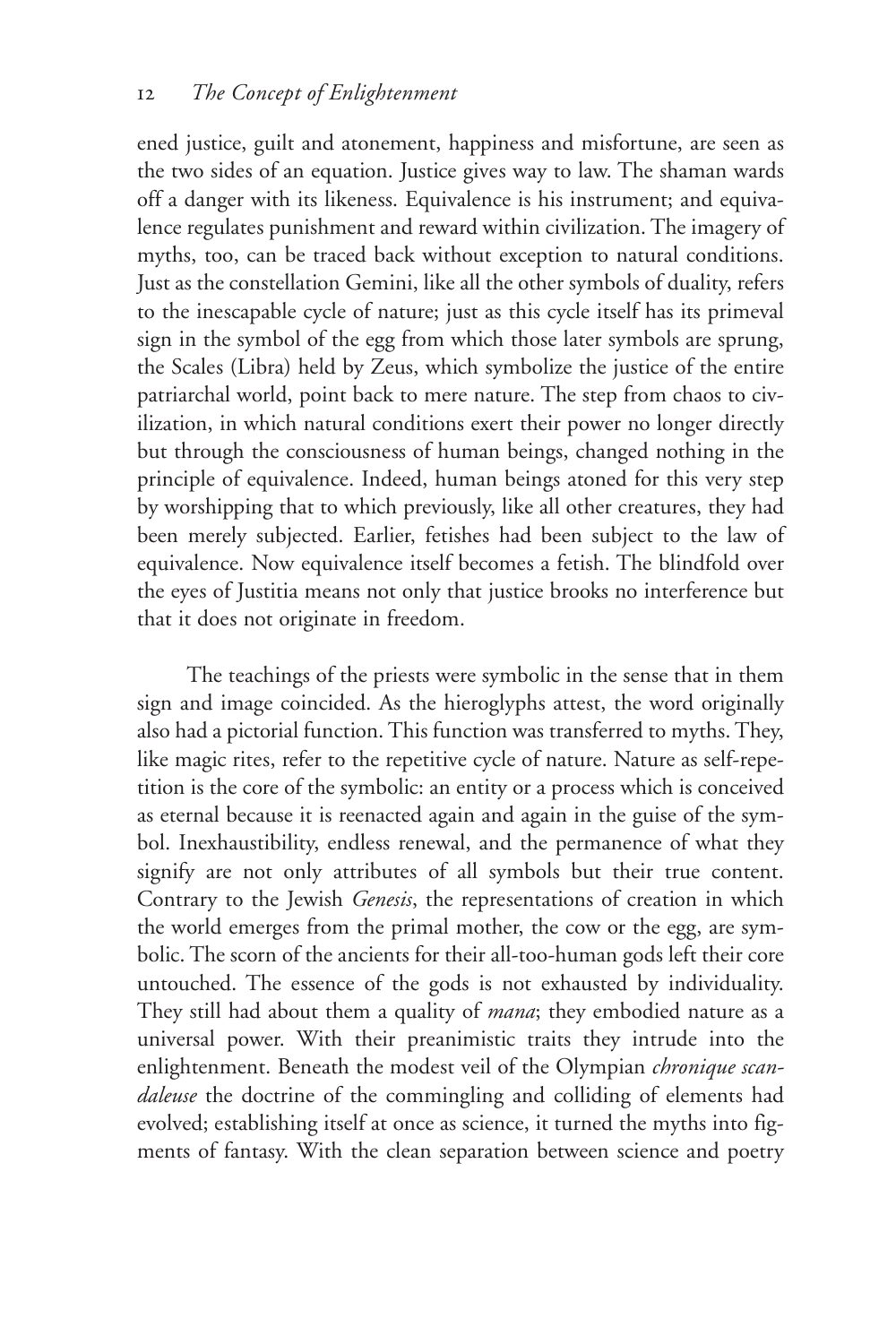the division of labor which science had helped to establish was extended to language. For science the word is first of all a sign; it is then distributed among the various arts as sound, image, or word proper, but its unity can never be restored by the addition of these arts, by synaesthesia or total art.\* As sign, language must resign itself to being calculation and, to know nature, must renounce the claim to resemble it. As image it must resign itself to being a likeness and, to be entirely nature, must renounce the claim to know it. With advancing enlightenment, only authentic works of art have been able to avoid the mere imitation of what already is. The prevailing antithesis between art and science, which rends the two apart as areas of culture in order to make them jointly manageable as areas of culture, finally causes them, through their internal tendencies as exact opposites, to converge. Science, in its neopositivist interpretation, becomes aestheticism, a system of isolated signs devoid of any intention transcending the system; it becomes the game which mathematicians have long since proudly declared their activity to be. Meanwhile, art as integral replication has pledged itself to positivist science, even in its specific techniques. It becomes, indeed, the world over again, an ideological doubling, a compliant reproduction. The separation of sign and image is inescapable. But if, with heedless complacency, it is hypostatized over again, then each of the isolated principles tends toward the destruction of truth.

Philosophy has perceived the chasm opened by this separation as the relationship between intuition and concept and repeatedly but vainly has attempted to close it; indeed, philosophy is defined by that attempt. Usually, however, it has sided with the tendency to which it owes its name. Plato banished poetry with the same severity with which positivism dismissed the doctrine of Forms. Homer, Plato argued, had procured neither public nor private reforms through his much-vaunted art, had neither won a war nor made an invention. We did not know, he said, of any numerous followers who had honored or loved him. Art had to demonstrate its usefulness.22 The making of images was proscribed by Plato as it was by the Jews. Both reason and religion outlaw the principle of magic. Even in its resigned detachment from existence, as art, it remains dishonorable; those who practice it become vagrants, latter-day nomads, who find no domicile among the settled. Nature is no longer to be influenced by likeness but mastered through work. Art has in common with magic the postulation of a special, self-contained sphere removed from the context of profane exis-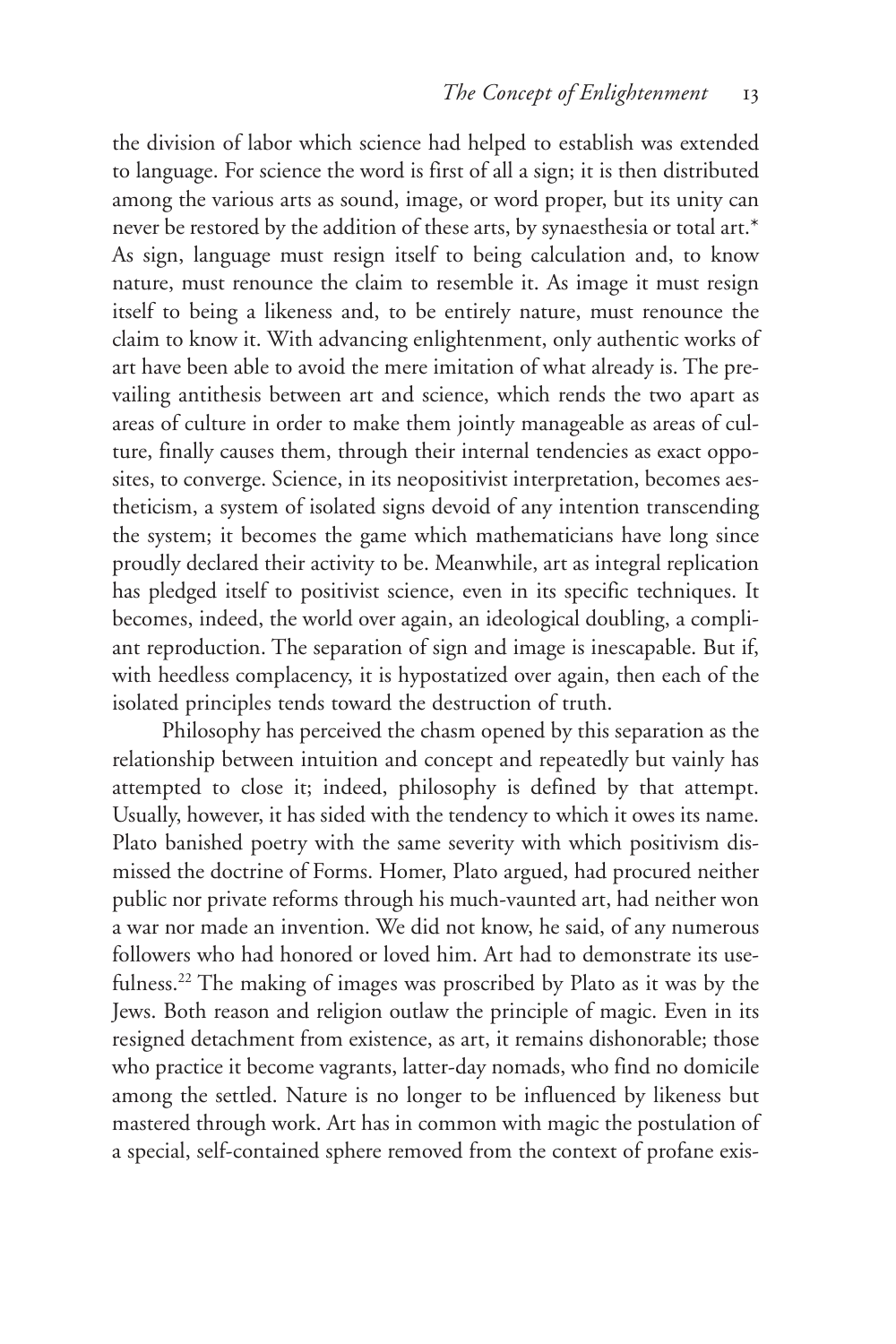tence. Within it special laws prevail. Just as the sorcerer begins the ceremony by marking out from all its surroundings the place in which the sacred forces are to come into play, each work of art is closed off from reality by its own circumference. The very renunciation of external effects by which art is distinguished from magical sympathy binds art only more deeply to the heritage of magic. This renunciation places the pure image in opposition to corporeal existence, the elements of which the image sublates within itself. It is in the nature of the work of art, of aesthetic illusion, to be what was experienced as a new and terrible event in the magic of primitives: the appearance of the whole in the particular. The work of art constantly reenacts the duplication by which the thing appeared as something spiritual, a manifestation of *mana*. That constitutes its aura. As an expression of totality art claims the dignity of the absolute. This has occasionally led philosophy to rank it higher than conceptual knowledge. According to Schelling, art begins where knowledge leaves humans in the lurch. For him art is "the model of science, and wherever art is, there science must go."23 According to his theory the separation of image and sign "is entirely abolished by each single representation of art."24 The bourgeois world was rarely amenable to such confidence in art. Where it restricted knowledge, it generally did so to make room for faith, not art. It was through faith that the militant religiosity of the modern age, of Torquemada, Luther, and Mohammed, sought to reconcile spirit and existence. But faith is a privative concept: it is abolished as faith if it does not continuously assert either its opposition to knowledge or its agreement with it. In being dependent on the limits set to knowledge, it is itself limited. The attempt made by faith under Protestantism to locate the principle of truth, which transcends faith and without which faith cannot exist, directly in the word itself, as in primeval times, and to restore the symbolic power of the word, was paid for by obedience to the word, but not in its sacred form. Because faith is unavoidably tied to knowledge as its friend or its foe, faith perpetuates the split in the struggle to overcome knowledge: its fanaticism is the mark of its untruth, the objective admission that anyone who *only* believes for that reason no longer believes. Bad conscience is second nature to it. The secret awareness of this necessary, inherent flaw, the immanent contradiction that lies in making a profession of reconciliation, is the reason why honesty in believers has always been a sensitive and dangerous affair. The horrors of fire and sword, of counter-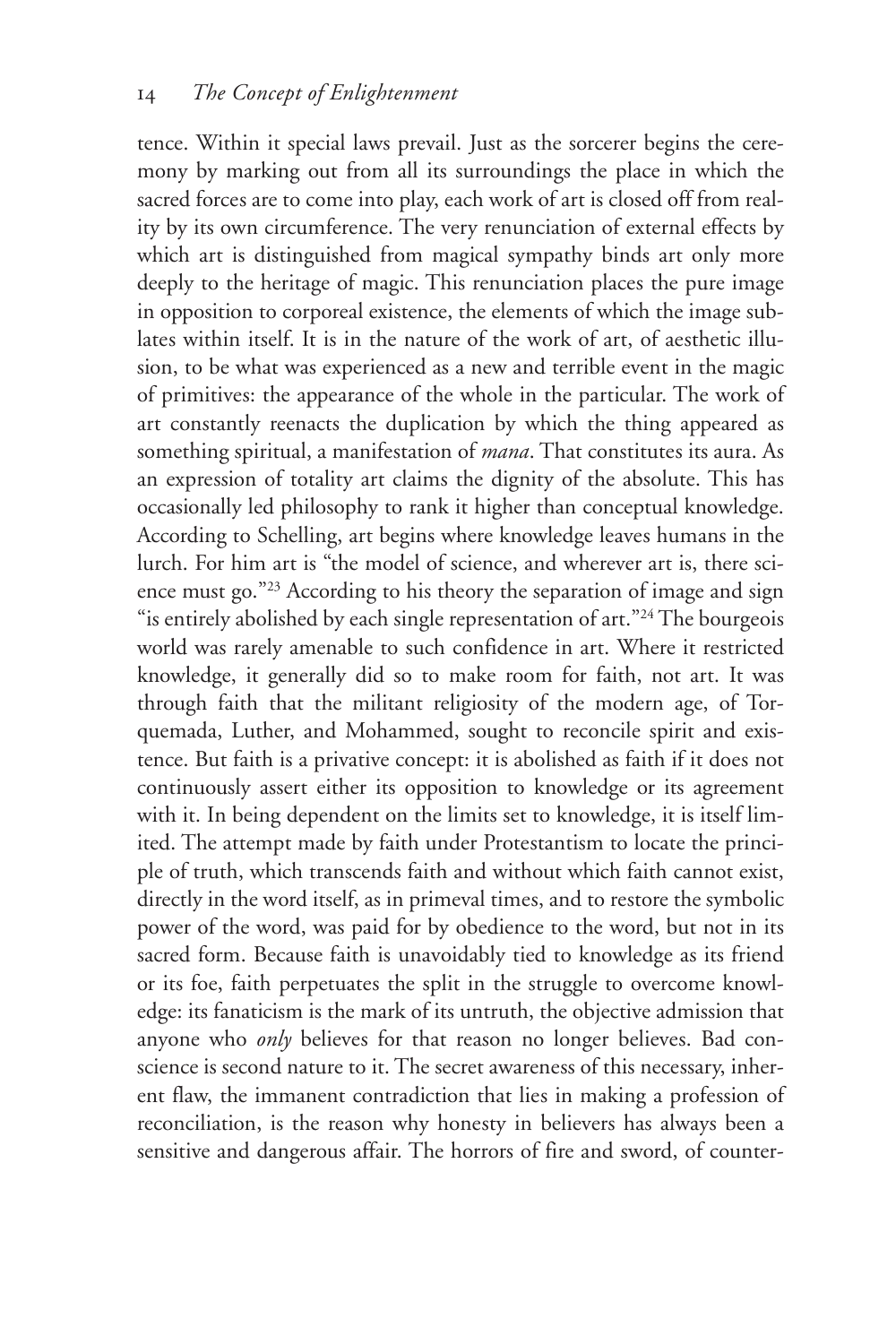Reformation and Reformation, were perpetrated not as an exaggeration but as a realization of the principle of faith. Faith repeatedly shows itself of the same stamp as the world history it would like to command; indeed, in the modern period it has become that history's preferred means, its special ruse. Not only is the Enlightenment of the eighteenth century inexorable, as Hegel confirmed; so, too, as none knew better than he, is the movement of thought itself. The lowest insight, like the highest, contains the knowledge of its distance from the truth, which makes the apologist a liar. The paradox of faith degenerates finally into fraud, the myth of the twentieth century\* and faith's irrationality into rational organization in the hands of the utterly enlightened as they steer society toward barbarism.

When language first entered history its masters were already priests and sorcerers. Anyone who affronted the symbols fell prey in the name of the unearthly powers to the earthly ones, represented by these appointed organs of society. What preceded that stage is shrouded in darkness. Wherever it is found in ethnology, the terror from which *mana* was born was already sanctioned, at least by the tribal elders. Unidentical, fluid *mana* was solidified, violently materialized by men. Soon the sorcerers had populated every place with its emanations and coordinated the multiplicity of sacred realms with that of sacred rites. With the spirit-world and its peculiarities they extended their esoteric knowledge and their power. The sacred essence was transferred to the sorcerers who managed it. In the first stages of nomadism the members of the tribe still played an independent part in influencing the course of nature. The men tracked prey while the women performed tasks which did not require rigid commands. How much violence preceded the habituation to even so simple an order cannot be known. In that order the world was already divided into zones of power and of the profane. The course of natural events as an emanation of *mana* had already been elevated to a norm demanding submission. But if the nomadic savage, despite his subjection, could still participate in the magic which defined the limits of that world, and could disguise himself as his quarry in order to stalk it, in later periods the intercourse with spirits and the subjection were assigned to different classes of humanity: power to one side, obedience to the other. The recurring, never-changing natural processes were drummed into the subjects, either by other tribes or by their own cliques, as the rhythm of work, to the beat of the club and the rod, which reechoed in every barbaric drum, in each monotonous rit-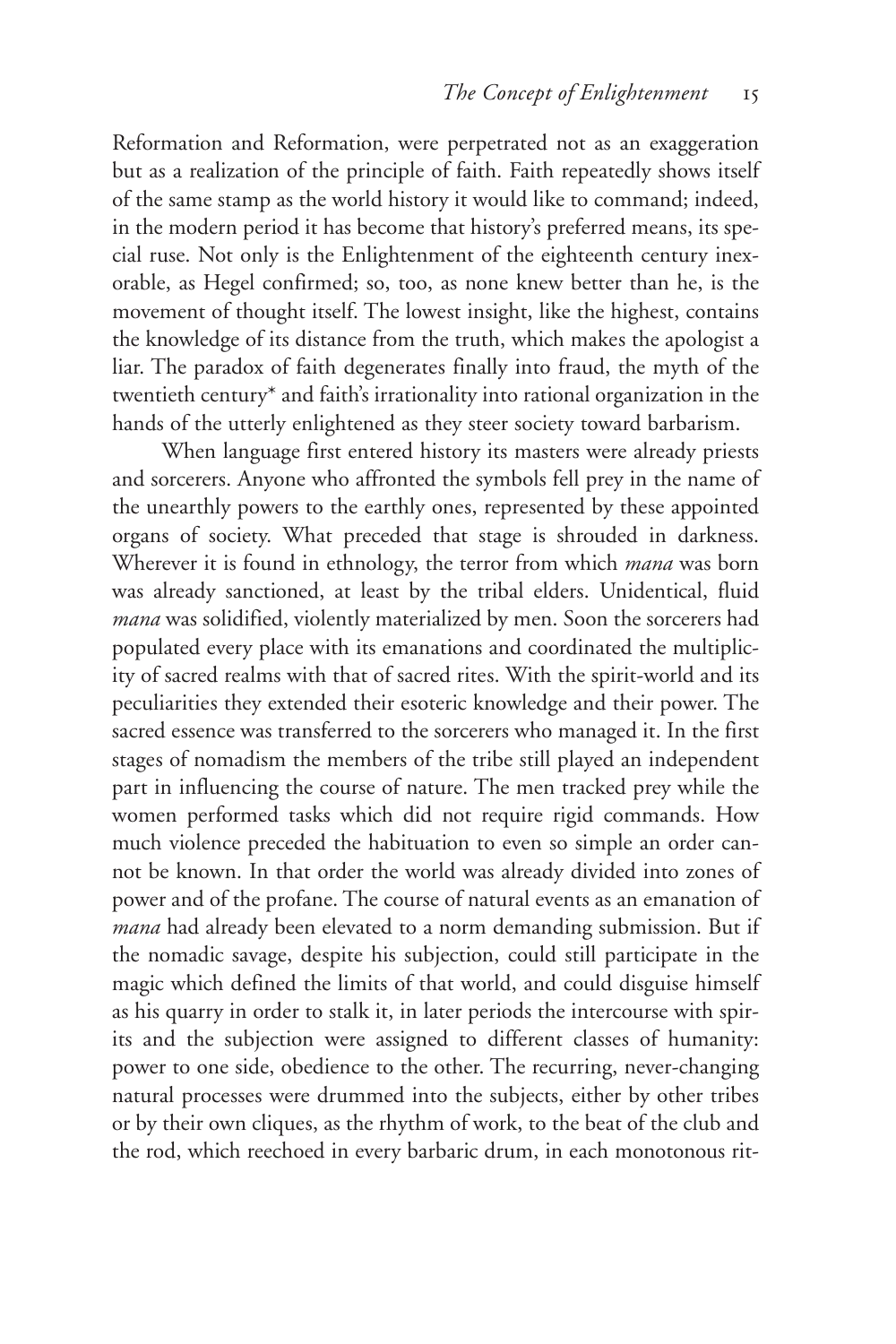ual. The symbols take on the expression of the fetish. The repetition of nature which they signify always manifests itself in later times as the permanence of social compulsion, which the symbols represent. The dread objectified in the fixed image becomes a sign of the consolidated power of the privileged.\* But general concepts continued to symbolize that power even when they had shed all pictorial traits. Even the deductive form of science mirrors hierarchy and compulsion. Just as the first categories represented the organized tribe and its power over the individual, the entire logical order, with its chains of inference and dependence, the superordination and coordination of concepts, is founded on the corresponding conditions in social reality, that is, on the division of labor.<sup>25</sup> Of course, this social character of intellectual forms is not, as Durkheim argues, an expression of social solidarity but evidence of the impenetrable unity of society and power. Power confers increased cohesion and strength on the social whole in which it is established. The division of labor, through which power manifests itself socially, serves the self-preservation of the dominated whole. But this necessarily turns the whole, as a whole, and the operation of its immanent reason, into a means of enforcing the particular interest. Power confronts the individual as the universal, as the reason which informs reality. The power of all the members of society, to whom as individuals no other way is open, is constantly summated, through the division of labor imposed on them, in the realization of the whole, whose rationality is thereby multiplied over again. What is done to all by the few always takes the form of the subduing of individuals by the many: the oppression of society always bears the features of oppression by a collective. It is this unity of collectivity and power, and not the immediate social universal, solidarity, which is precipitated in intellectual forms. Through their claim to universal validity, the philosophical concepts with which Plato and Aristotle represented the world elevated the conditions which those concepts justified to the status of true reality. They originated, as Vico put it, $26$  in the marketplace of Athens; they reflected with the same fidelity the laws of physics, the equality of freeborn citizens, and the inferiority of women, children, and slaves. Language itself endowed what it expressed, the conditions of domination, with the universality it had acquired as the means of intercourse in civil society. The metaphysical emphasis, the sanction by ideas and norms, was no more than a hypostatization of the rigidity and exclusivity which concepts have necessarily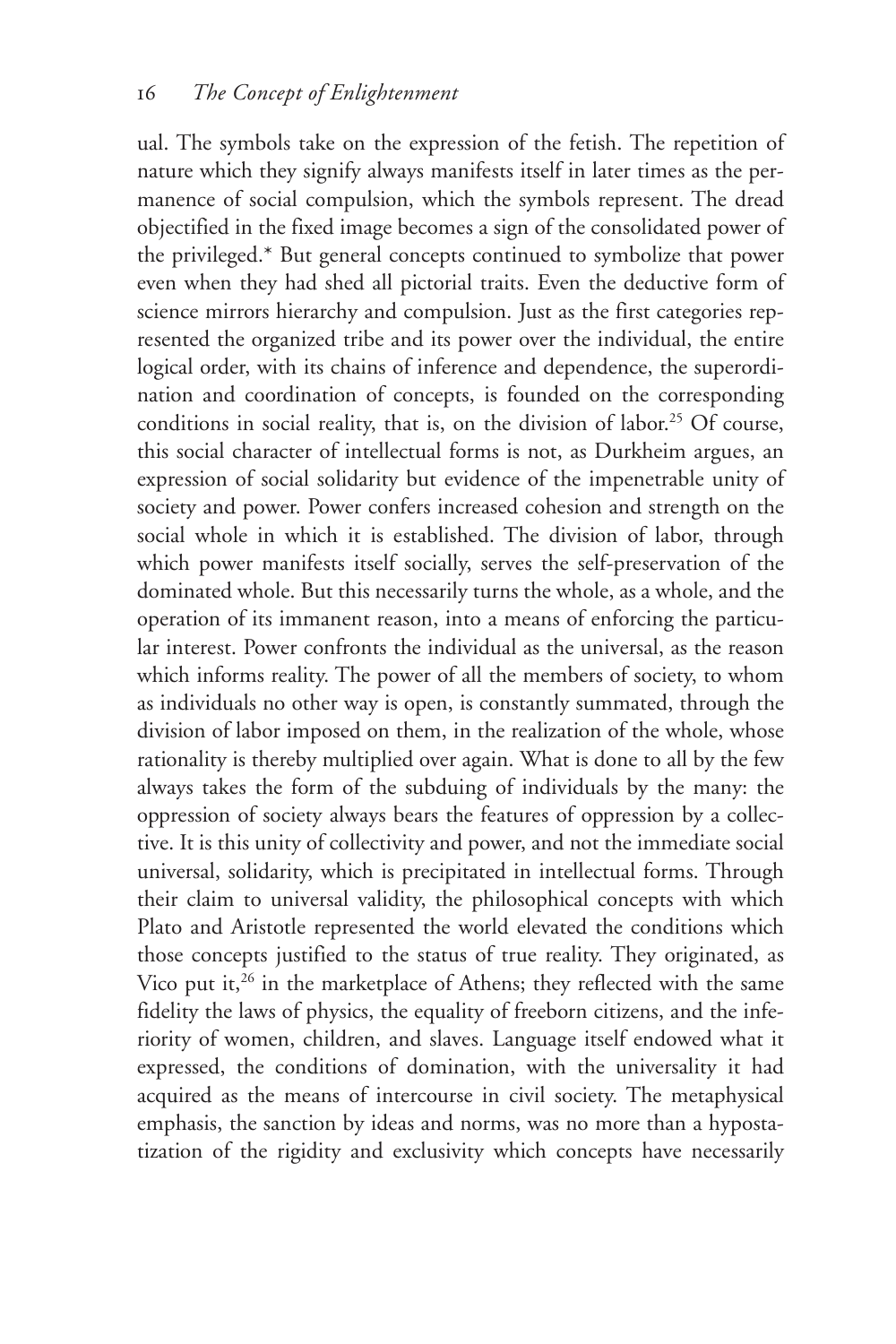taken on wherever language has consolidated the community of the rulers for the enforcement of commands. As a means of reinforcing the social power of language, ideas became more superfluous the more that power increased, and the language of science put an end to them altogether. Conscious justification lacked the suggestive power which springs from dread of the fetish. The unity of collectivity and power now revealed itself in the generality which faulty content necessarily takes on in language, whether metaphysical or scientific. The metaphysical apologia at least betrayed the injustice of the established order through the incongruence of concept and reality. The impartiality of scientific language deprived what was powerless of the strength to make itself heard and merely provided the existing order with a neutral sign for itself. Such neutrality is more metaphysical than metaphysics. Enlightenment finally devoured not only symbols but also their successors, universal concepts, and left nothing of metaphysics behind except the abstract fear of the collective from which it had sprung. Concepts in face of enlightenment are like those living on unearned income in face of industrial trusts:\* none can feel secure. If logical positivism still allowed some latitude for probability, ethnological positivism already equates probability with essence. "Our vague ideas of chance and quintessence are pale relics of that far richer notion,"27 that is, of the magical substance.

Enlightenment as a nominalist tendency stops short before the *nomen*, the non-extensive, restricted concept, the proper name. Although<sup>28</sup> it cannot be established with certainty whether proper names were originally generic names, as some maintain, the former have not yet shared the fate of the latter. The substantial ego repudiated by Hume and Mach is not the same thing as the name. In the Jewish religion, in which the idea of the patriarchy is heightened to the point of annihilating myth, the link between name and essence is still acknowledged in the prohibition on uttering the name of God. The disenchanted world of Judaism propitiates magic by negating it in the idea of God. The Jewish religion brooks no word which might bring solace to the despair of all mortality. It places all hope in the prohibition on invoking falsity as God, the finite as the infinite, the lie as truth. The pledge of salvation lies in the rejection of any faith which claims to depict it, knowledge in the denunciation of illusion. Negation, however, is not abstract. The indiscriminate denial of anything positive, the stereotyped formula of nothingness as used by Buddhism,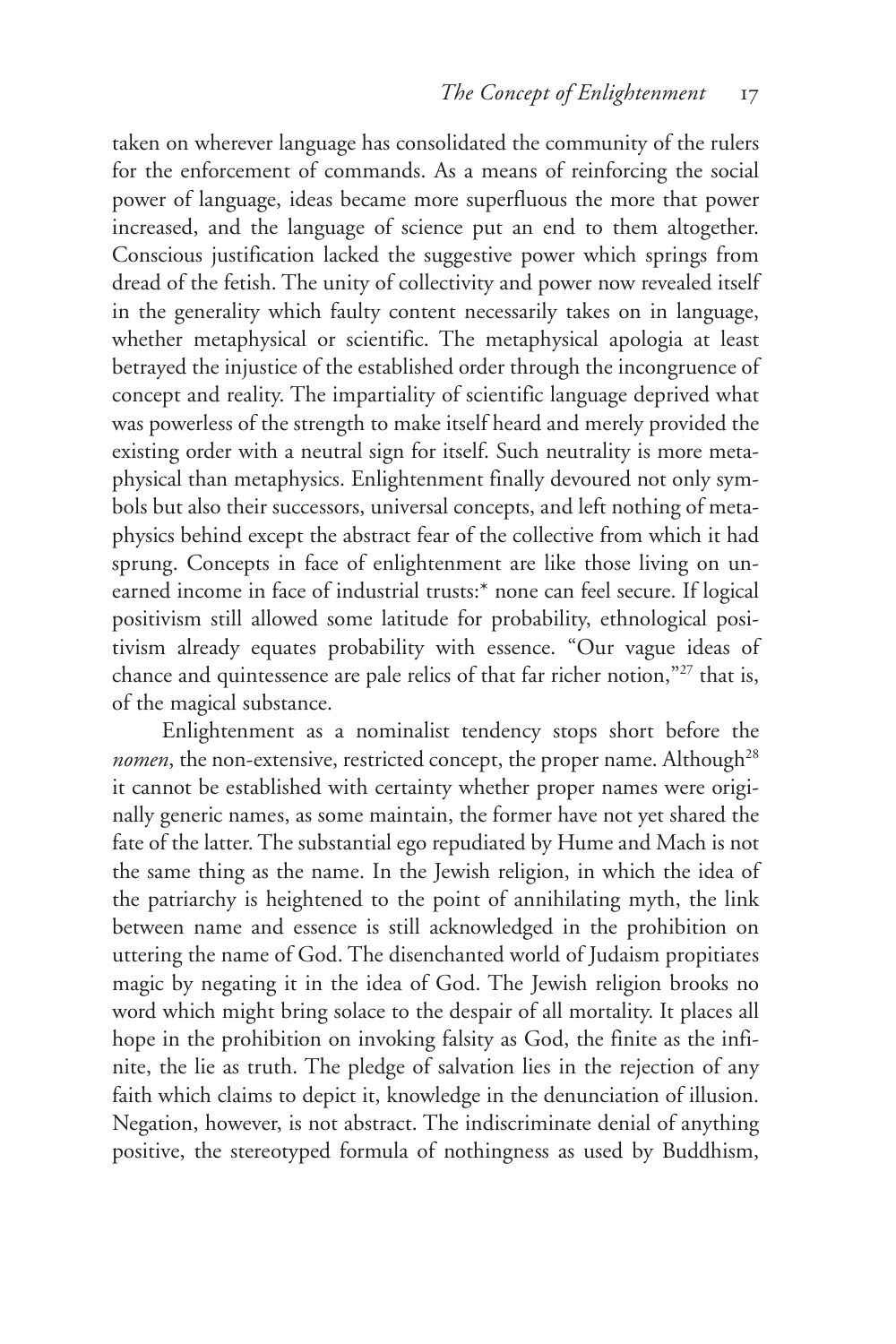ignores the ban on calling the absolute by its name no less than its opposite, pantheism, or the latter's caricature, bourgeois skepticism. Explanations of the world as nothingness or as the entire cosmos are mythologies, and the guaranteed paths to redemption sublimated magical practices. The self-satisfaction of knowing in advance, and the transfiguration of negativity as redemption, are untrue forms of the resistance to deception. The right of the image is rescued in the faithful observance of its prohibition. Such observance, "determinate negation,"29 is not exempted from the enticements of intuition by the sovereignty of the abstract concept, as is skepticism, for which falsehood and truth are equally void. Unlike rigorism, determinate negation does not simply reject imperfect representations of the absolute, idols, by confronting them with the idea they are unable to match. Rather, dialectic discloses each image as script. It teaches us to read from its features the admission of falseness which cancels its power and hands it over to truth. Language thereby becomes more than a mere system of signs. With the concept of determinate negation Hegel gave prominence to an element which distinguishes enlightenment from the positivist decay to which he consigned it. However, by finally postulating the known result of the whole process of negation, totality in the system and in history, as the absolute, he violated the prohibition and himself succumbed to mythology.

That fate befell not only his philosophy, as the apotheosis of advancing thought, but enlightenment itself, in the form of the sober matter-offactness by which it purported to distinguish itself from Hegel and from metaphysics in general. For enlightenment is totalitarian as only a system can be. Its untruth does not lie in the analytical method, the reduction to elements, the decomposition through reflection, as its Romantic enemies had maintained from the first, but in its assumption that the trial is prejudged. When in mathematics the unknown becomes the unknown quantity in an equation, it is made into something long familiar before any value\* has been assigned. Nature, before and after quantum theory, is what can be registered mathematically; even what cannot be assimilated, the insoluble and irrational, is fenced in by mathematical theorems. In the preemptive identification of the thoroughly mathematized world with truth, enlightenment believes itself safe from the return of the mythical. It equates thought with mathematics. The latter is thereby cut loose, as it were, turned into an absolute authority. "An infinite world, in this case a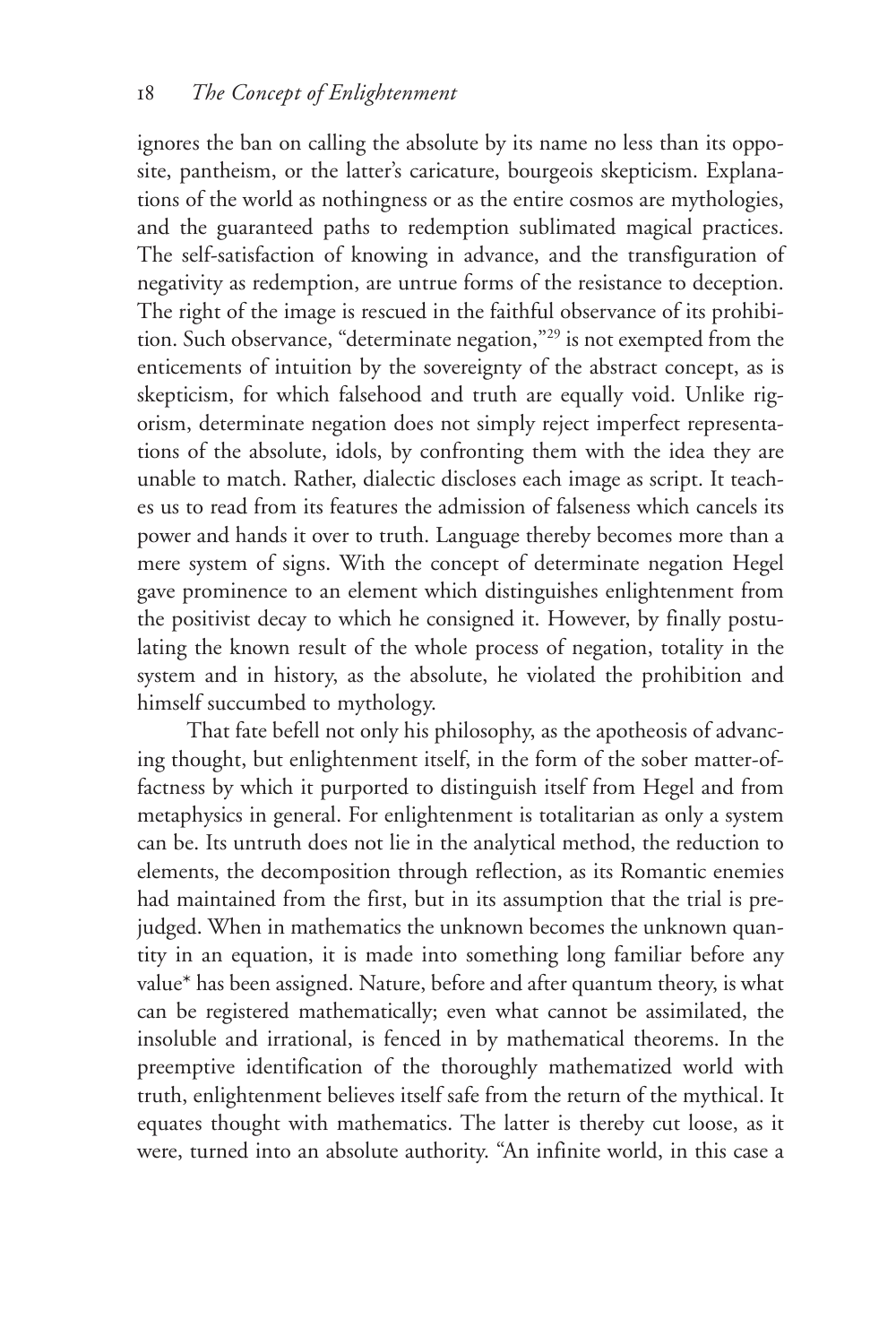world of idealities, is conceived as one in which objects are not accessible individually to our cognition in an imperfect and accidental way but are attained by a rational, systematically unified method which finally apprehends each object—in an infinite progression—fully as its own initself. . . . In Galileo's mathematization of nature, *nature itself* is idealized on the model of the new mathematics. In modern terms, it becomes a mathematical manifold."30 Thought is reified as an autonomous, automatic process, aping the machine it has itself produced, so that it can finally be replaced by the machine. Enlightenment $31$  pushed aside the classical demand to "think thinking"—Fichte's philosophy is its radical fulfillment—because it distracted philosophers from the command to control praxis, which Fichte himself had wanted to enforce. Mathematical procedure became a kind of ritual of thought. Despite its axiomatic self-limitation, it installed itself as necessary and objective: mathematics made thought into a thing—a tool, to use its own term. Through this mimesis, however, in which thought makes the world resemble itself, the actual has become so much the only concern that even the denial of God falls under the same judgment as metaphysics. For positivism, which has assumed the judicial office of enlightened reason, to speculate about intelligible worlds is no longer merely forbidden but senseless prattle. Positivism—fortunately for it—does not need to be atheistic, since objectified thought cannot even pose the question of the existence of God. The positivist sensor turns a blind eye to official worship, as a special, knowledge-free zone of social activity, just as willingly as to art—but never to denial, even when it has a claim to be knowledge. For the scientific temper, any deviation of thought from the business of manipulating the actual, any stepping outside the jurisdiction of existence, is no less senseless and self-destructive than it would be for the magician to step outside the magic circle drawn for his incantation; and in both cases violation of the taboo carries a heavy price for the offender. The mastery of nature draws the circle in which the critique of pure reason holds thought spellbound. Kant combined the doctrine of thought's restlessly toilsome progress toward infinity with insistence on its insufficiency and eternal limitation. The wisdom he imparted is oracular: There is no being in the world that knowledge cannot penetrate, but what can be penetrated by knowledge is not being. Philosophical judgment, according to Kant, aims at the new yet recognizes nothing new, since it always merely repeats what reason has placed into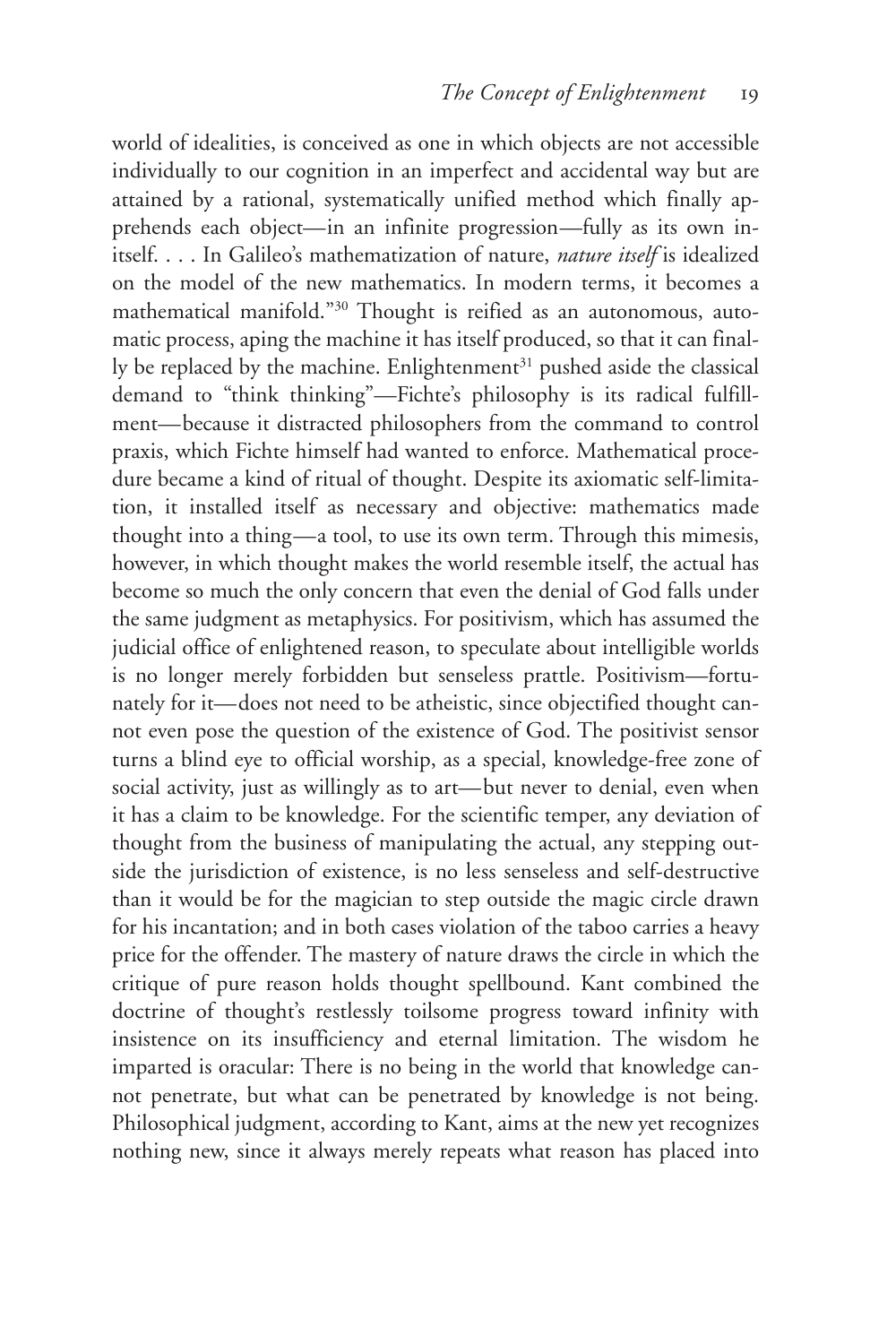objects beforehand. However, this thought, protected within the departments of science from the dreams of a spirit-seer,\* has to pay the price: world domination over nature turns against the thinking subject itself; nothing is left of it except that ever-unchanging "I think," which must accompany all my conceptions. Both subject and object are nullified. The abstract self, which alone confers the legal right to record and systematize, is confronted by nothing but abstract material, which has no other property than to be the substrate of that right. The equation of mind and world is finally resolved, but only in the sense that both sides cancel out. The reduction of thought to a mathematical apparatus condemns the world to be its own measure. What appears as the triumph of subjectivity, the subjection of all existing things to logical formalism, is bought with the obedient subordination of reason to what is immediately at hand. To grasp existing things as such, not merely to note their abstract spatial-temporal relationships, by which they can then be seized, but, on the contrary, to think of them as surface, as mediated conceptual moments which are only fulfilled by revealing their social, historical, and human meaning—this whole aspiration of knowledge is abandoned. Knowledge does not consist in mere perception, classification, and calculation but precisely in the determining negation of whatever is directly at hand. Instead of such negation, mathematical formalism, whose medium, number, is the most abstract form of the immediate, arrests thought at mere immediacy. The actual is validated, knowledge confines itself to repeating it, thought makes itself mere tautology. The more completely the machinery of thought subjugates existence, the more blindly it is satisfied with reproducing it. Enlightenment thereby regresses to the mythology it has never been able to escape. For mythology had reflected in its forms the essence of the existing order—cyclical motion, fate, domination of the world as truth—and had renounced hope. In the terseness of the mythical image, as in the clarity of the scientific formula, the eternity of the actual is confirmed and mere existence is pronounced as the meaning it obstructs. The world as a gigantic analytical judgment, the only surviving dream of science, is of the same kind as the cosmic myth which linked the alternation of spring and autumn to the abduction of Persephone. The uniqueness of the mythical event, which was intended to legitimize the factual one, is a deception. Originally, the rape of the goddess was directly equated with the dying of nature. It was repeated each autumn, and even the repetition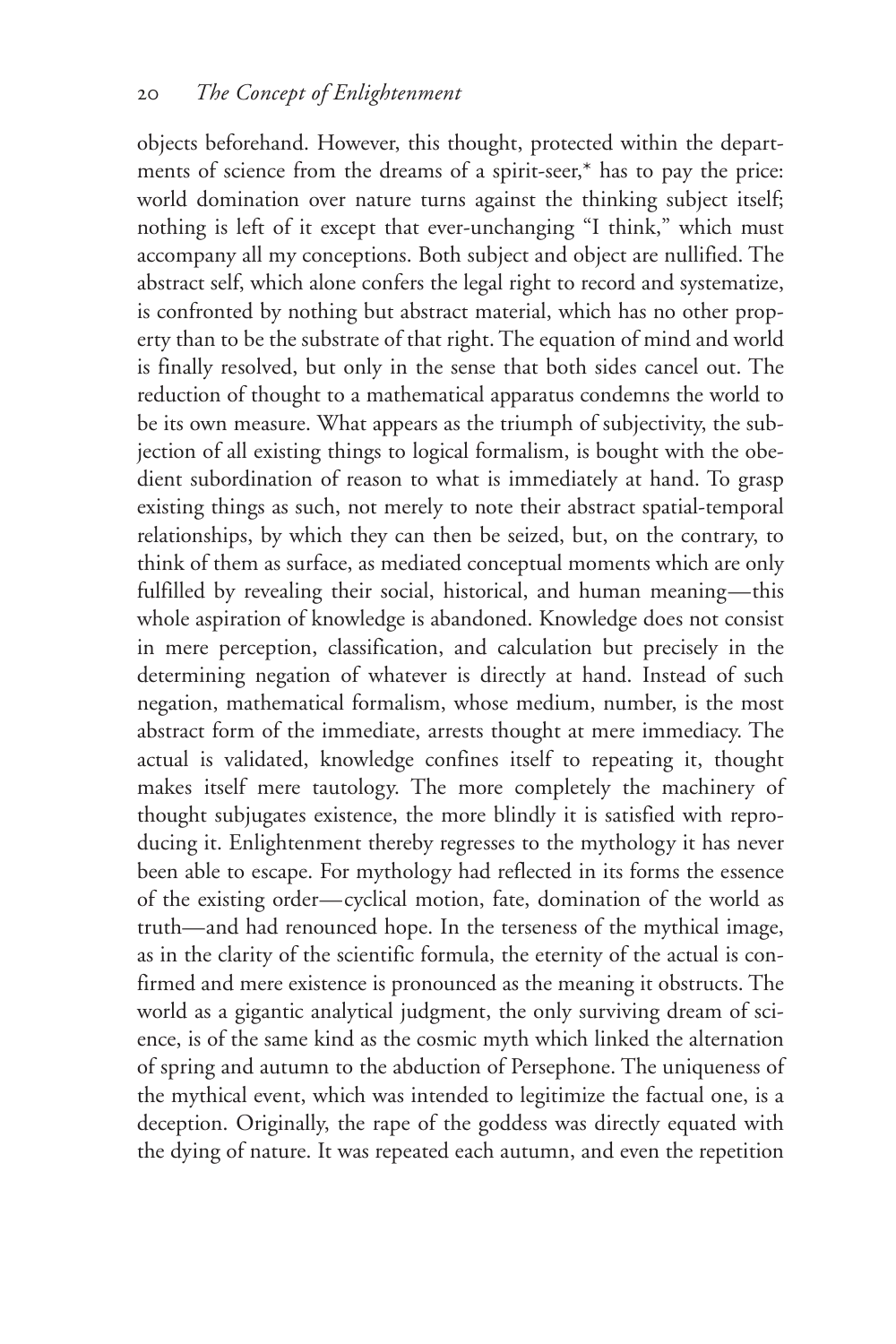was not a succession of separate events, but the same one each time. With the consolidation of temporal consciousness the process was fixed as a unique event in the past, and ritual assuagement of the terror of death in each new cycle of seasons was sought in the recourse to the distant past. But such separation is powerless. The postulation of the single past event endows the cycle with a quality of inevitability, and the terror radiating from the ancient event spreads over the whole process as its mere repetition. The subsumption of the actual, whether under mythical prehistory or under mathematical formalism, the symbolic relating of the present to the mythical event in the rite or to the abstract category in science, makes the new appear as something predetermined which therefore is really the old. It is not existence that is without hope, but knowledge which appropriates and perpetuates existence as a schema in the pictorial or mathematical symbol.

In the enlightened world, mythology has permeated the sphere of the profane. Existence, thoroughly cleansed of demons and their conceptual descendants, takes on, in its gleaming naturalness, the numinous character which former ages attributed to demons. Justified in the guise of brutal facts as something eternally immune to intervention, the social injustice from which those facts arise is as sacrosanct today as the medicine man once was under the protection of his gods. Not only is domination paid for with the estrangement of human beings from the dominated objects, but the relationships of human beings, including the relationship of individuals to themselves, have themselves been bewitched by the objectification of mind. Individuals shrink to the nodal points of conventional reactions and the modes of operation objectively expected of them. Animism had endowed things with souls; industrialism makes souls into things.\* On its own account, even in advance of total planning, the economic apparatus endows commodities with the values which decide the behavior of people. Since, with the ending of free exchange, commodities have forfeited all economic qualities except their fetish character, this character has spread like a cataract across the life of society in all its aspects. The countless agencies of mass production and its culture\* impress standardized behavior on the individual as the only natural, decent, and rational one. Individuals define themselves now only as things, statistical elements, successes or failures. Their criterion is self-preservation, successful or unsuccessful adaptation to the objectivity of their function and the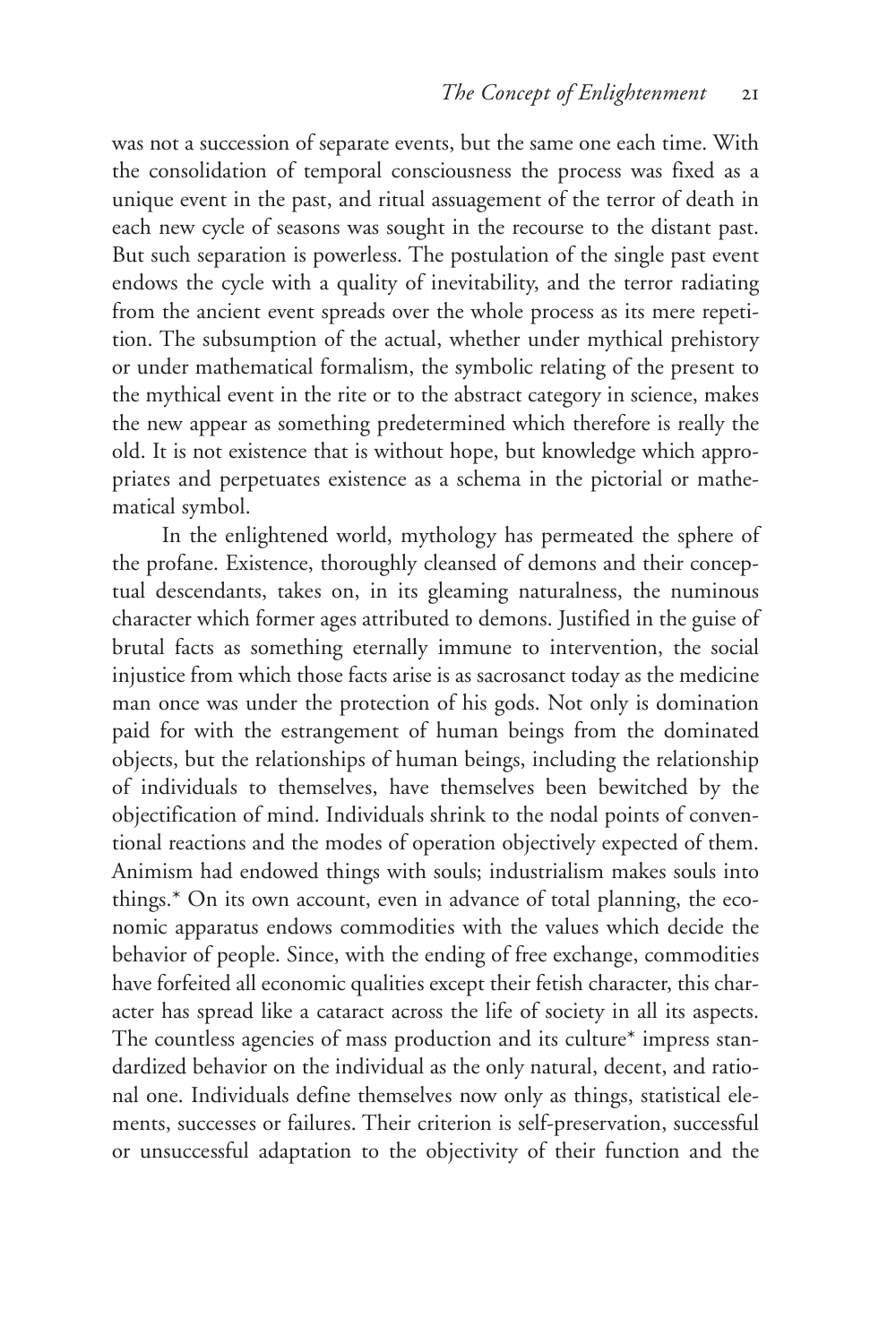schemata assigned to it. Everything which is different, from the idea to criminality, is exposed to the force of the collective, which keeps watch from the classroom to the trade union. Yet even the threatening collective is merely a part of the deceptive surface, beneath which are concealed the powers which manipulate the collective as an agent of violence. Its brutality, which keeps the individual up to the mark, no more represents the true quality of people than value\* represents that of commodities. The demonically distorted form which things and human beings have taken on in the clear light of unprejudiced knowledge points back to domination, to the principle which already imparted the qualities of *mana* to spirits and deities and trapped the human gaze in the fakery of sorcerers and medicine men. The fatalism by which incomprehensible death was sanctioned in primeval times has now passed over into utterly comprehensible life. The noonday panic fear in which nature suddenly appeared to humans as an all-encompassing power has found its counterpart in the panic which is ready to break out at any moment today: human beings expect the world, which is without issue, to be set ablaze by a universal power which they themselves are and over which they are powerless.

Enlightenment's mythic terror springs from a horror of myth. It detects myth not only in semantically unclarified concepts and words, as linguistic criticism imagines, but in any human utterance which has no place in the functional context of self-preservation. Spinoza's proposition: "the endeavor of preserving oneself is the first and only basis of virtue,"32 contains the true maxim of all Western civilization, in which the religious and philosophical differences of the bourgeoisie are laid to rest. The self which, after the methodical extirpation of all natural traces as mythological, was no longer supposed to be either a body or blood or a soul or even a natural ego but was sublimated into a transcendental or logical subject, formed the reference point of reason, the legislating authority of action. In the judgment of enlightenment as of Protestantism, those who entrust themselves directly to life, without any rational reference to self-preservation, revert to the realm of prehistory. Impulse as such, according to this view, is as mythical as superstition, and worship of any God not postulated by the self, as aberrant as drunkenness. For both—worship and selfimmersion in immediate natural existence—progress holds the same fate in store. It has anathematized the self-forgetfulness both of thought and of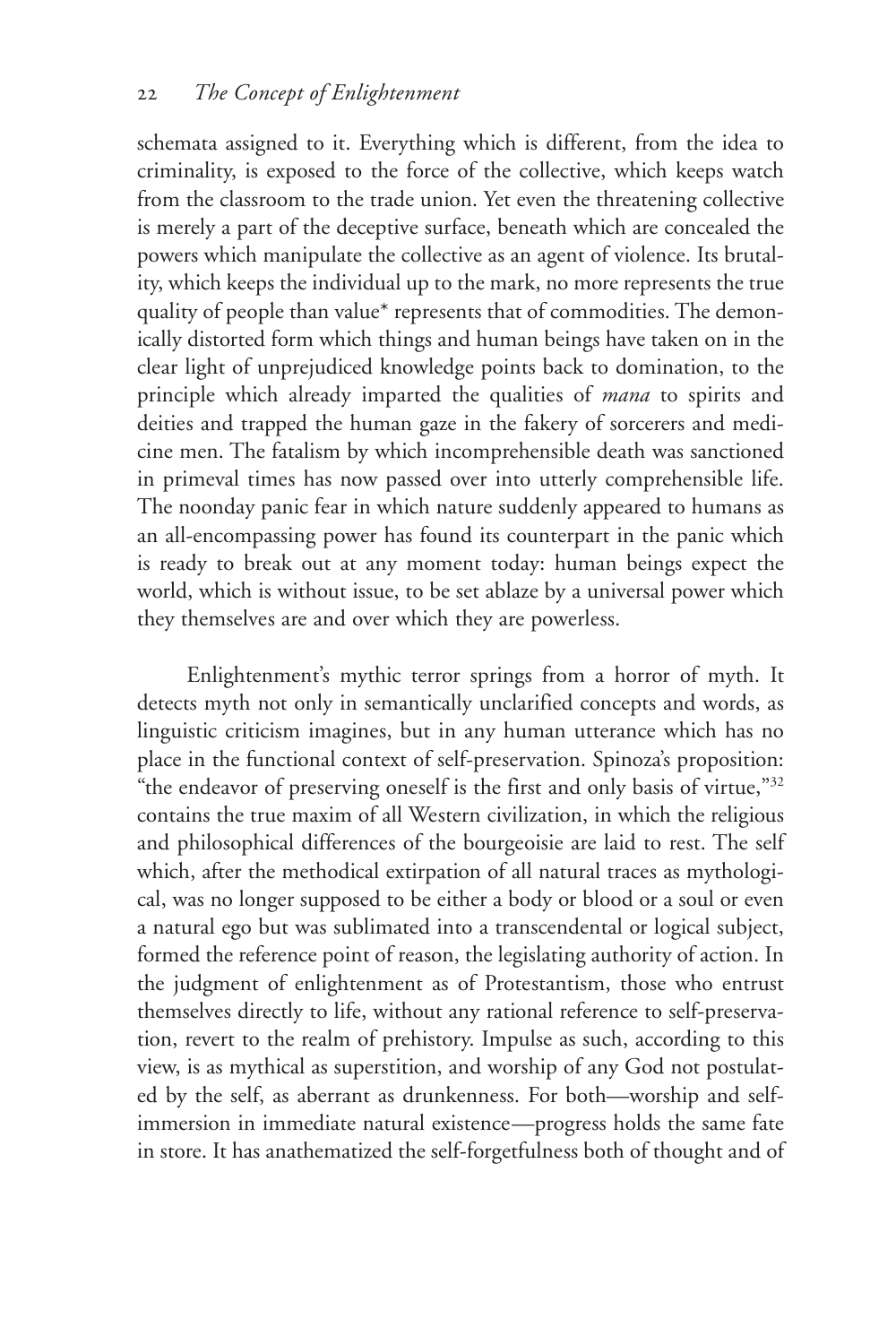pleasure. In the bourgeois economy the social work of each individual is mediated by the principle of the self; for some this labor is supposed to yield increased capital, for others the strength for extra work. But the more heavily the process of self-preservation is based on the bourgeois division of labor, the more it enforces the self-alienation of individuals, who must mold themselves to the technical apparatus body and soul. Enlightened thinking has an answer for this, too: finally, the transcendental subject of knowledge, as the last reminder of subjectivity, is itself seemingly abolished and replaced by the operations of the automatic mechanisms of order, which therefore run all the more smoothly. Subjectivity has volatilized itself into the logic of supposedly optional rules, to gain more absolute control. Positivism, which finally did not shrink from laying hands on the idlest fancy of all, thought itself, eliminated the last intervening agency between individual action and the social norm. The technical process, to which the subject has been reified after the eradication of that process from consciousness, is as free from the ambiguous meanings of mythical thought as from meaning altogether, since reason itself has become merely an aid to the all-encompassing economic apparatus.\* Reason serves as a universal tool for the fabrication of all other tools, rigidly purpose-directed and as calamitous as the precisely calculated operations of material production, the results of which for human beings escape all calculation. Reason's old ambition to be purely an instrument of purposes has finally been fulfilled. The exclusivity of logical laws stems from this obdurate adherence to function and ultimately from the compulsive character of self-preservation. The latter is constantly magnified into the choice between survival and doom, a choice which is reflected even in the principle that, of two contradictory propositions, only one can be true and the other false. The formalism of this principle and the entire logic established around it stem from the opacity and entanglement of interests in a society in which the maintenance of forms and the preservation of individuals only fortuitously coincide. The expulsion of thought from logic ratifies in the lecture hall the reification of human beings in factory and office. In this way the taboo encroaches on the power imposing it, enlightenment on mind, which it itself is. But nature as true self-preservation is thereby unleashed, in the individual as in the collective fate of crisis and war, by the process which promised to extirpate it. If unitary knowledge<sup>\*</sup> is the only norm which theory has left, praxis must be handed over to the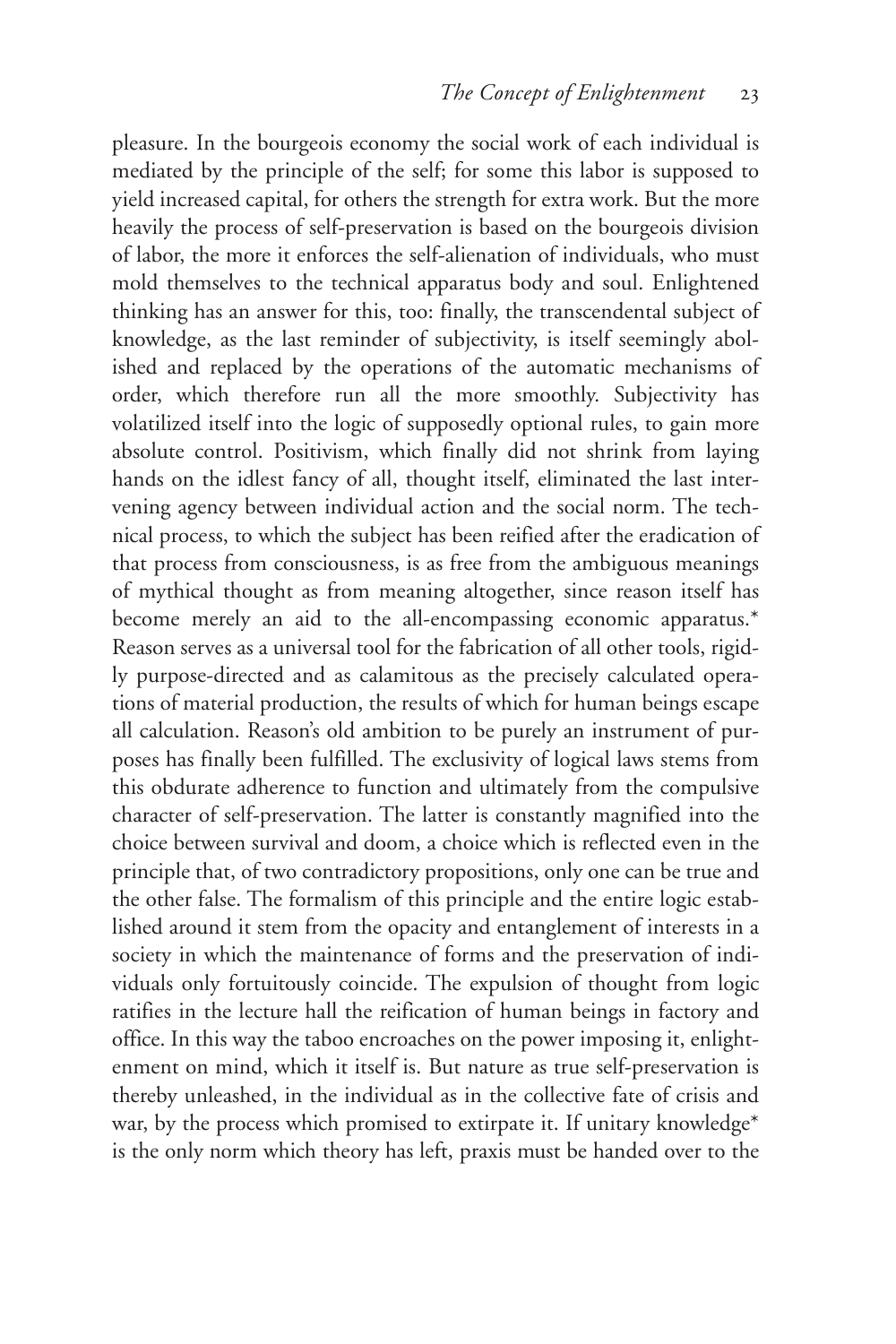unfettered operations of world history. The self, entirely encompassed by civilization, is dissolved in an element composed of the very inhumanity which civilization has sought from the first to escape. The oldest fear, that of losing one's own name, is being fulfilled. For civilization, purely natural existence, both animal and vegetative, was the absolute danger. Mimetic, mythical, and metaphysical forms of behavior were successively regarded as stages of world history which had been left behind, and the idea of reverting to them held the terror that the self would be changed back into the mere nature from which it had extricated itself with unspeakable exertions and which for that reason filled it with unspeakable dread. Over the millennia the living memory of prehistory, of its nomadic period and even more of the truly prepatriarchal stages, has been expunged from human consciousness with the most terrible punishments. The enlightened spirit replaced fire and the wheel by the stigma it attached to all irrationality, which led to perdition. Its hedonism was moderate, extremes being no less repugnant to enlightenment than to Aristotle. The bourgeois ideal of naturalness is based not on amorphous nature but on the virtue of the middle way. For this ideal, promiscuity and asceticism, superfluity and hunger, although opposites, are directly identical as powers of disintegration. By subordinating life in its entirety to the requirements of its preservation, the controlling minority guarantees, with its own security, the continuation of the whole. From Homer to modernity the ruling spirit has sought to steer between the Scylla of relapse into simple reproduction and the Charybdis of unfettered fulfillment; from the first it has mistrusted any guiding star other than the lesser evil. The German neopagans and administrators of war fever want to reinstate pleasure.\* But since, under the work-pressure of the millennium now ending, pleasure has learned to hate itself, in its totalitarian emancipation it remains mean and mutilated through selfcontempt.\* It is still in the grip of the self-preservation inculcated in it by the reason which has now been deposed. At the turning points of Western civilization, whenever new peoples and classes have more heavily repressed myth, from the beginnings of the Olympian religion to the Renaissance, the Reformation, and bourgeois atheism, the fear of unsubdued, threatening nature—a fear resulting from nature's very materialization and objectification—has been belittled as animist superstition, and the control of internal and external nature has been made the absolute purpose of life. Now that self-preservation has been finally automated, reason is dismissed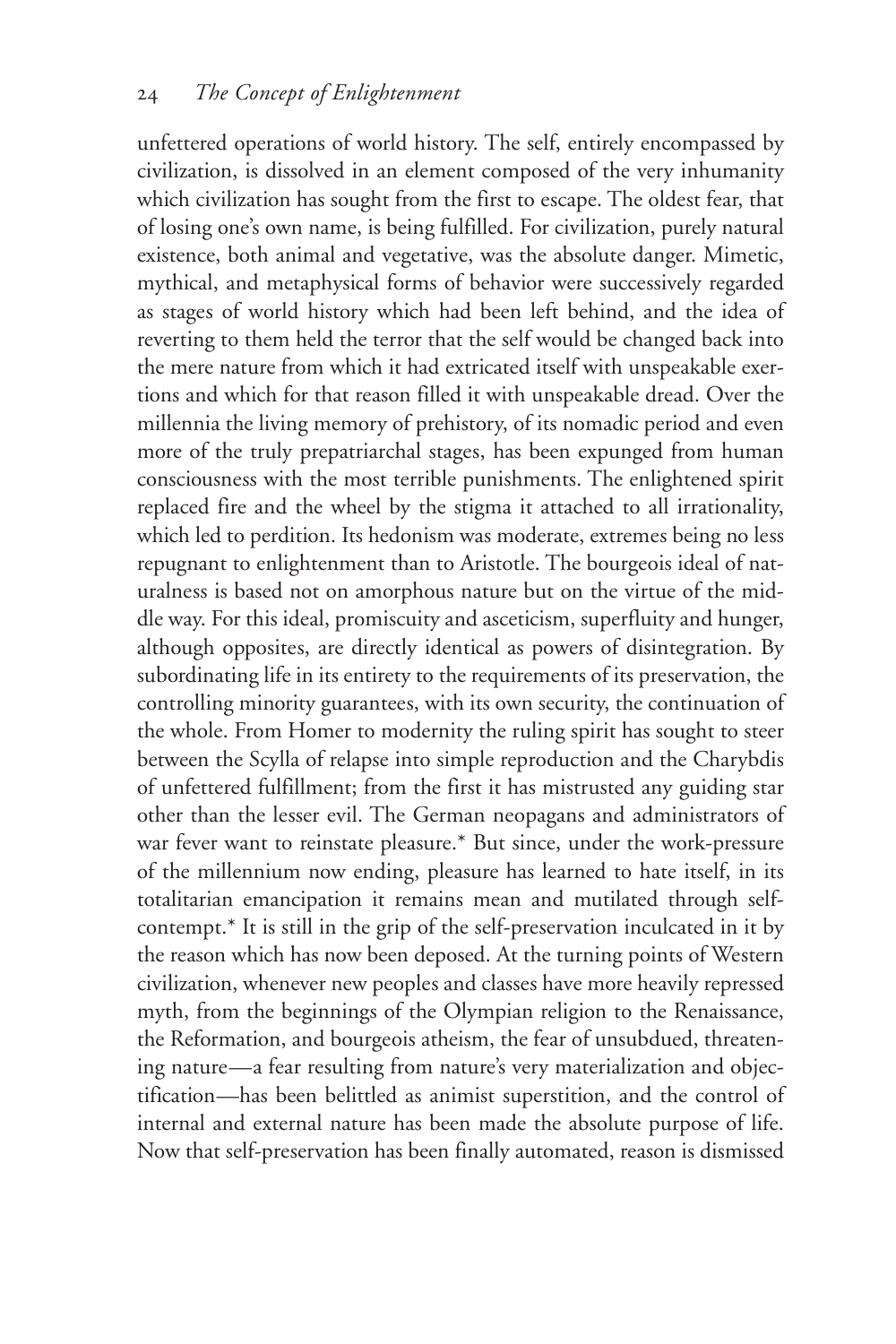by those who, as controllers of production, have taken over its inheritance and fear it in the disinherited. The essence of enlightenment is the choice between alternatives, and the inescapability of this choice is that of power. Human beings have always had to choose between their subjugation to nature and its subjugation to the self. With the spread of the bourgeois commodity economy the dark horizon of myth is illuminated by the sun of calculating reason, beneath whose icy rays the seeds of the new barbarism are germinating. Under the compulsion of power, human labor has always led away from myth and, under power, has always fallen back under its spell.

The intertwinement of myth, power, and labor is preserved in one of the tales of Homer. Book XII of the *Odyssey* tells how Odysseus sailed past the Sirens. Their allurement is that of losing oneself in the past. But the hero exposed to it has come of age in suffering. In the multitude of mortal dangers which he has had to endure, the unity of his own life, the identity of the person, have been hardened. The realms of time have been separated for him like water, earth, and air. The tide of what has been has receded from the rock of the present, and the future lies veiled in cloud on the horizon. What Odysseus has left behind him has passed into the world of shades: so close is the self to the primeval myth from whose embrace it has wrested itself that its own lived past becomes a mythical prehistory. It seeks to combat this by a fixed order of time. The tripartite division is intended to liberate the present moment from the power of the past by banishing the latter beyond the absolute boundary of the irrecoverable and placing it, as usable knowledge, in the service of the present. The urge to rescue the past as something living, instead of using it as the material of progress, has been satisfied only in art, in which even history, as a representation of past life, is included. As long as art does not insist on being treated as knowledge, and thus exclude itself from praxis, it is tolerated by social praxis in the same way as pleasure. But the Sirens' song has not yet been deprived of power as art. They have knowledge "of all that has ever happened on this fruitful earth<sup>"33</sup> and especially of what has befallen Odysseus himself: "For we know all that the Argives and the Trojans suffered on the broad plain of Troy by the will of the gods."34 By directly invoking the recent past, and with the irresistible promise of pleasure which their song contains, the Sirens threaten the patriarchal order, which gives each person back their life only in exchange for their full measure of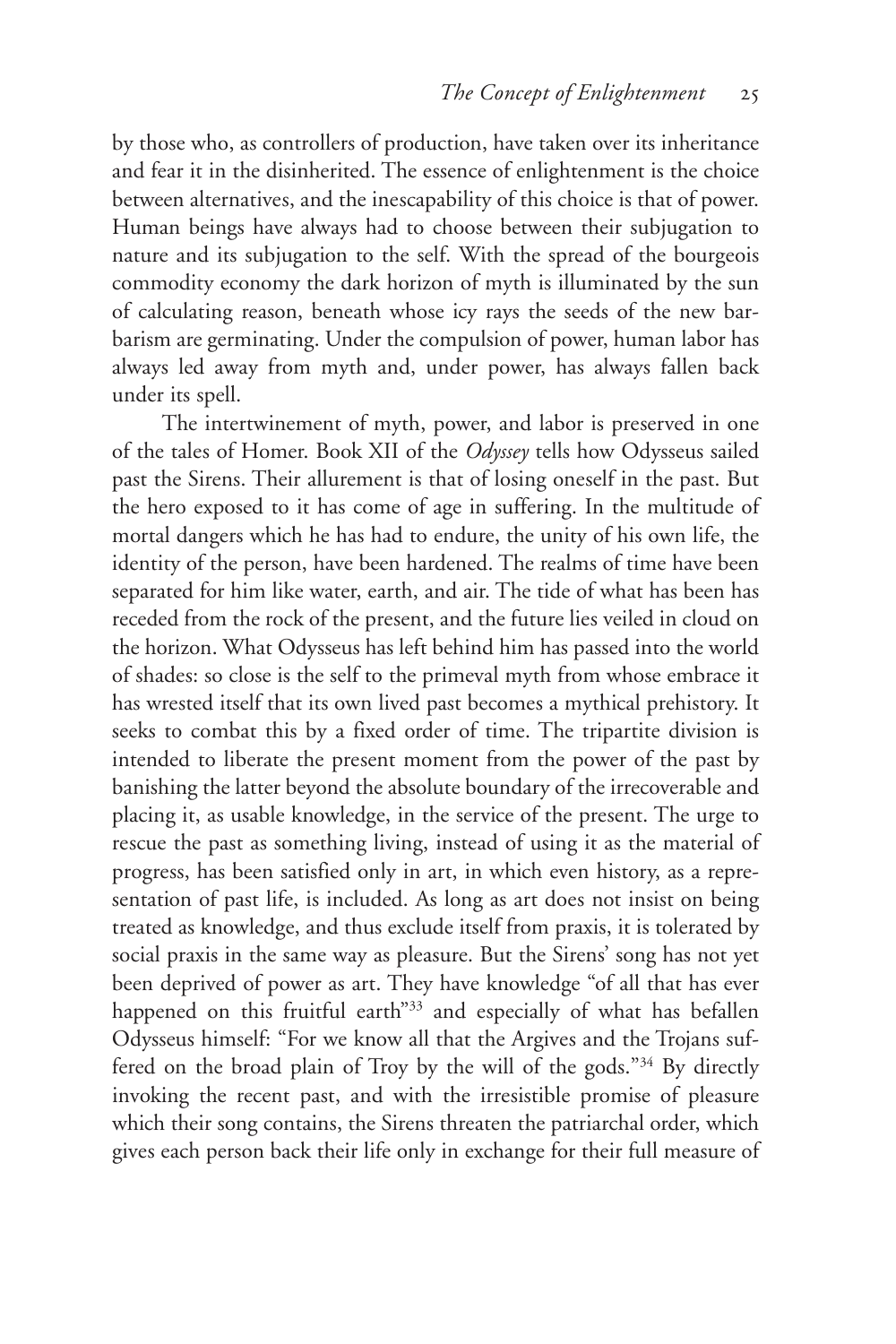time. When only unfailing presence of mind wrests survival from nature, anyone who follows the Sirens' phantasmagoria is lost. If the Sirens know everything that has happened, they demand the future as its price, and their promise of a happy homecoming is the deception by which the past entraps a humanity filled with longing. Odysseus has been warned by Circe, the divinity of regression to animal form, whom he has withstood and who therefore gives him the strength to withstand other powers of dissolution. But the lure of the Sirens remains overpowering. No one who hears their song can escape. Humanity had to inflict terrible injuries on itself before the self—the identical, purpose-directed, masculine character of human beings—was created, and something of this process is repeated in every childhood. The effort to hold itself together attends the ego at all its stages, and the temptation to be rid of the ego has always gone handin-hand with the blind determination to preserve it. Narcotic intoxication, in which the euphoric suspension of the self is expiated by deathlike sleep, is one of the oldest social transactions mediating between self-preservation and self-annihilation, an attempt by the self to survive itself. The fear of losing the self, and suspending with it the boundary between oneself and other life, the aversion to death and destruction, is twinned with a promise of joy which has threatened civilization at every moment. The way of civilization has been that of obedience and work, over which fulfillment shines everlastingly as mere illusion, as beauty deprived of power. Odysseus's idea, equally inimical to his death and to his happiness, shows awareness of this. He knows only two possibilities of escape. One he prescribes to his comrades. He plugs their ears with wax and orders them to row with all their might. Anyone who wishes to survive must not listen to the temptation of the irrecoverable, and is unable to listen only if he is unable to hear. Society has always made sure that this was the case. Workers must look ahead with alert concentration and ignore anything which lies to one side. The urge toward distraction must be grimly sublimated in redoubled exertions. Thus the workers are made practical. The other possibility Odysseus chooses for himself, the landowner, who has others to work for him. He listens, but does so while bound helplessly to the mast, and the stronger the allurement grows the more tightly he has himself bound, just as later the bourgeois denied themselves happiness the closer it drew to them with the increase in their own power. What he hears has no consequences for him; he can signal to his men to untie him only by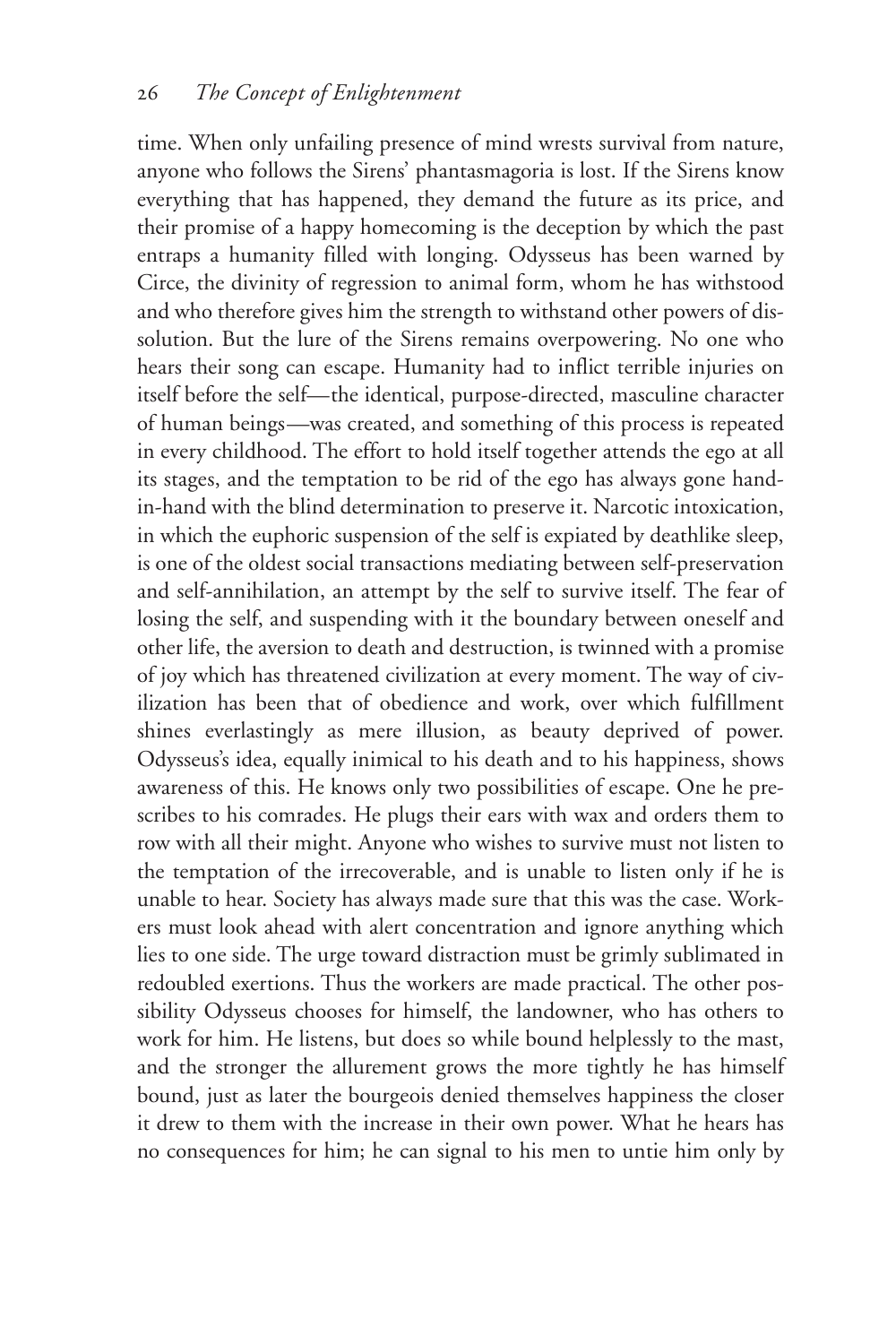movements of his head, but it is too late. His comrades, who themselves cannot hear, know only of the danger of the song, not of its beauty, and leave him tied to the mast to save both him and themselves. They reproduce the life of the oppressor as a part of their own, while he cannot step outside his social role. The bonds by which he has irrevocably fettered himself to praxis at the same time keep the Sirens at a distance from praxis: their lure is neutralized as a mere object of contemplation, as art. The fettered man listens to a concert, as immobilized as audiences later, and his enthusiastic call for liberation goes unheard as applause. In this way the enjoyment of art and manual work diverge as the primeval world is left behind. The epic already contains the correct theory. Between the cultural heritage and enforced work there is a precise correlation, and both are founded on the inescapable compulsion toward the social control of nature.

Measures like those taken on Odysseus's ship in face of the Sirens are a prescient allegory of the dialectic of enlightenment. Just as the capacity to be represented is the measure of power, the mightiest person being the one who can be represented in the most functions, so it is also the vehicle of both progress and regression. Under the given conditions, exclusion from work means mutilation, not only for the unemployed but also for people at the opposite social pole. Those at the top experience the existence with which they no longer need to concern themselves as a mere substrate, and are wholly ossified as the self which issues commands. Primitive man experienced the natural thing only as the fugitive object of desire, "but the lord, who has interposed the bondsman between it and himself, takes to himself only the dependent aspect of the thing and has the pure enjoyment of it. The aspect of its independence he leaves to the bondsman, who works on it."35 Odysseus is represented in the sphere of work. Just as he cannot give way to the lure of self-abandonment, as owner he also forfeits participation in work and finally even control over it, while his companions, despite their closeness to things, cannot enjoy their work because it is performed under compulsion, in despair, with their senses forcibly stopped. The servant is subjugated in body and soul, the master regresses. No system of domination has so far been able to escape this price, and the circularity of history in its progress is explained in part by this debilitation, which is the concomitant of power. Humanity, whose skills and knowledge become differentiated with the division of labor, is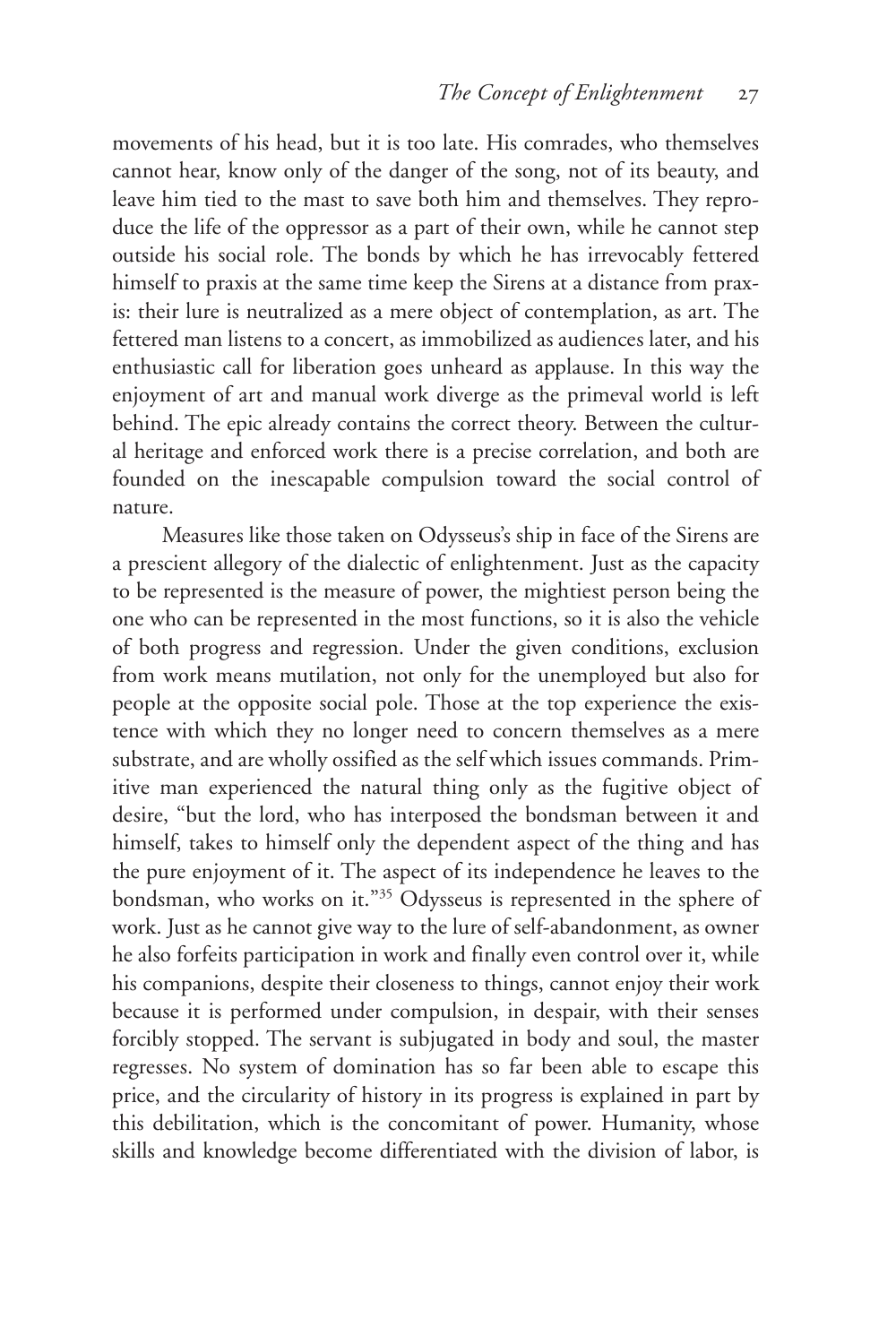thereby forced back to more primitive anthropological stages, since, with the technical facilitation of existence, the continuance of domination demands the fixation of instincts by greater repression. Fantasy withers. The calamity is not that individuals have fallen behind society or its material production. Where the development of the machine has become that of the machinery of control, so that technical and social tendencies, always intertwined, converge in the total encompassing of human beings, those who have lagged behind represent not only untruth. Adaptation to the power of progress furthers the progress of power, constantly renewing the degenerations which prove successful progress, not failed progress, to be its own antithesis. The curse of irresistible progress is irresistible regression.

This regression is not confined to the experience of the sensuous world, an experience tied to physical proximity, but also affects the autocratic intellect, which detaches itself from sensuous experience in order to subjugate it. The standardization of the intellectual function through which the mastery of the senses is accomplished, the acquiescence of thought to the production of unanimity, implies an impoverishment of thought no less than of experience; the separation of the two realms leaves both damaged. A consequence of the restriction of thought to organization and administration, rehearsed by the those in charge from artful Odysseus to artless chairmen of the board, is the stupidity which afflicts the great as soon as they have to perform tasks other than the manipulation of the small. Mind becomes in reality the instrument of power and self-mastery for which bourgeois philosophy has always mistaken it. The deafness which has continued to afflict the submissive proletarians since the myth is matched by the immobility of those in command. The overripeness of society lives on the immaturity of the ruled. The more complex and sensitive the social, economic, and scientific mechanism, to the operation of which the system of production has long since attuned the body, the more impoverished are the experiences of which the body is capable. The elimination of qualities, their conversion into functions, is transferred by rationalized modes of work to the human capacity for experience, which tends to revert to that of amphibians. The regression of the masses today lies in their inability to hear with their own ears what has not already been heard, to touch with their hands what has not previously been grasped; it is the new form of blindness which supersedes that of van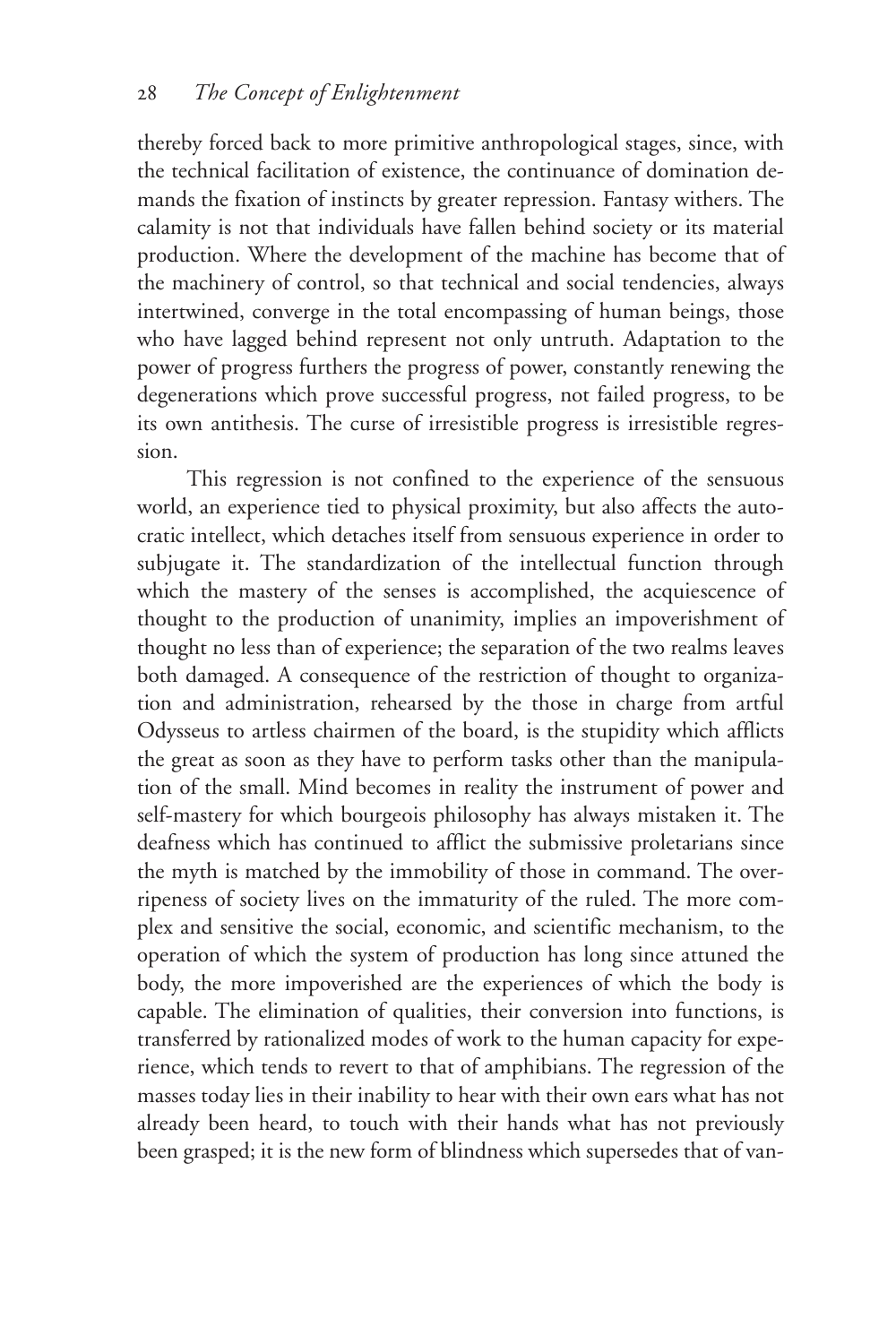quished myth. Through the mediation of the total society, which encompasses all relationships and impulses, human beings are being turned back into precisely what the developmental law of society, the principle of the self, had opposed: mere examples of the species, identical to one another through isolation within the compulsively controlled collectivity. The rowers, unable to speak to one another, are all harnessed to the same rhythms, like modern workers in factories, cinemas, and the collective. It is the concrete conditions of work in society\* which enforce conformism—not the conscious influences which additionally render the oppressed stupid and deflect them from the truth. The powerlessness of the workers is not merely a ruse of the rulers but the logical consequence of industrial society, into which the efforts to escape it have finally transformed the ancient concept of fate.

This logical necessity, however, is not conclusive. It remains tied to domination, as both its reflection and its tool. Its truth, therefore, is no less questionable than its evidence is inescapable. Thought, however, has always been equal to the task of concretely demonstrating its own equivocal nature. It is the servant which the master cannot control at will. Domination, in becoming reified as law and organization, first when humans formed settlements and later in the commodity economy, has had to limit itself. The instrument is becoming autonomous: independently of the will of the rulers,\* the mediating agency of mind moderates the immediacy of economic injustice.\* The instruments of power—language, weapons, and finally machines—which are intended to hold everyone in their grasp, must in their turn be grasped by everyone. In this way, the moment of rationality in domination also asserts itself as something different from it. The thing-like quality of the means, which makes the means universally available, its "objective validity" for everyone, itself implies a criticism of the domination from which thought has arisen as its means. On the way from mythology to logistics, thought has lost the element of reflection on itself, and machinery mutilates people today, even if it also feeds them. In the form of machines, however, alienated reason is moving toward a society which reconciles thought, in its solidification as an apparatus both material and intellectual, with a liberated living element, and relates it to society itself as its true subject. The particularist origin and the universal perspective of thought have always been inseparable. Today, with the transformation of the world into industry, the per-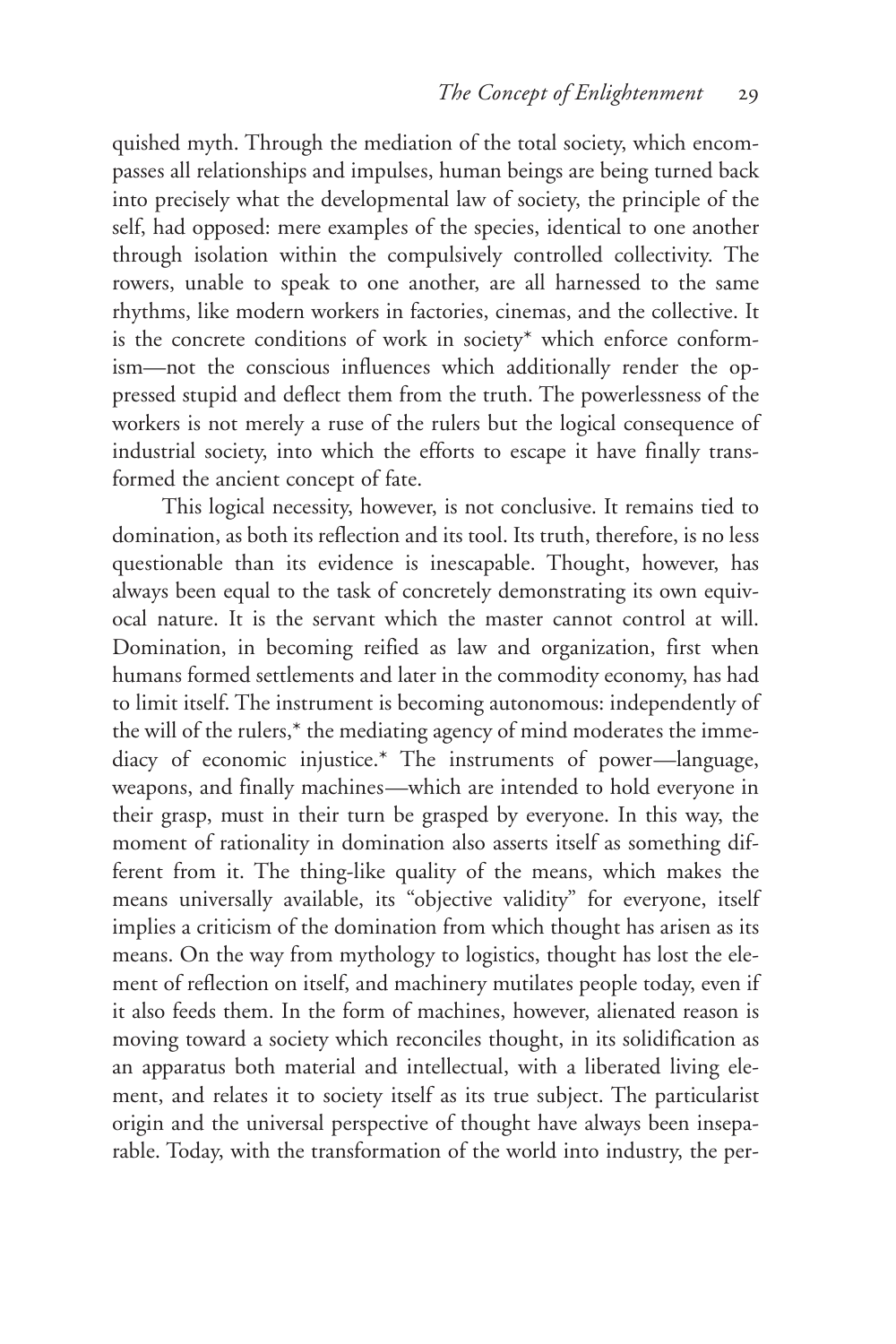spective of the universal, the social realization of thought, is so fully open to view that thought is repudiated by the rulers themselves as mere ideology. It is a telltale manifestation of the bad conscience of the cliques in whom economic necessity is finally embodied<sup>\*</sup> that its revelations, from the "intuitions" of the *Führer* to the "dynamic worldview," no longer acknowledge their own atrocities as necessary consequences of logical regularities, in resolute contrast to earlier bourgeois apologetics. The mythological lies about "mission" and "fate"\* which they use instead do not even express a complete untruth: it is no longer the objective laws of the market which govern the actions of industrialists and drive humanity toward catastrophe. Rather, the conscious decisions of the company chairmen\* execute capitalism's old law of value, and thus its fate, as resultants no less compulsive than the blindest price mechanisms. The rulers themselves do not believe in objective necessity, even if they sometimes call their machinations by that name. They posture as engineers of world history. Only their subjects accept the existing development, which renders them a degree more powerless with each prescribed increase in their standard of living, as inviolably necessary. Now that the livelihood of those still\* needed to operate the machines can be provided with a minimal part of the working time which the masters of society have at their disposal, the superfluous remainder, the overwhelming mass of the population, are trained as additional guards of the system, so that they can be used today and tomorrow as material for its grand designs. They are kept alive as an army of unemployed. Their reduction to mere objects of administration, which preforms every department of modern life right down to language and perception, conjures up an illusion of objective necessity before which they believe themselves powerless. Poverty\* as the antithesis between power and impotence is growing beyond measure, together with the capacity permanently to abolish poverty. From the commanding heights of the economy\* to the latest professional rackets,\* the tangled mass of cliques and institutions which ensures the indefinite continuation of the status quo is impenetrable to each individual. Even for a union boss, to say nothing of a manager, a proletarian is no more than a superfluous specimen, should he catch his notice at all, while the union boss in turn must live in terror of his own liquidation.

The absurdity of a state of affairs in which the power of the system over human beings increases with every step they take away from the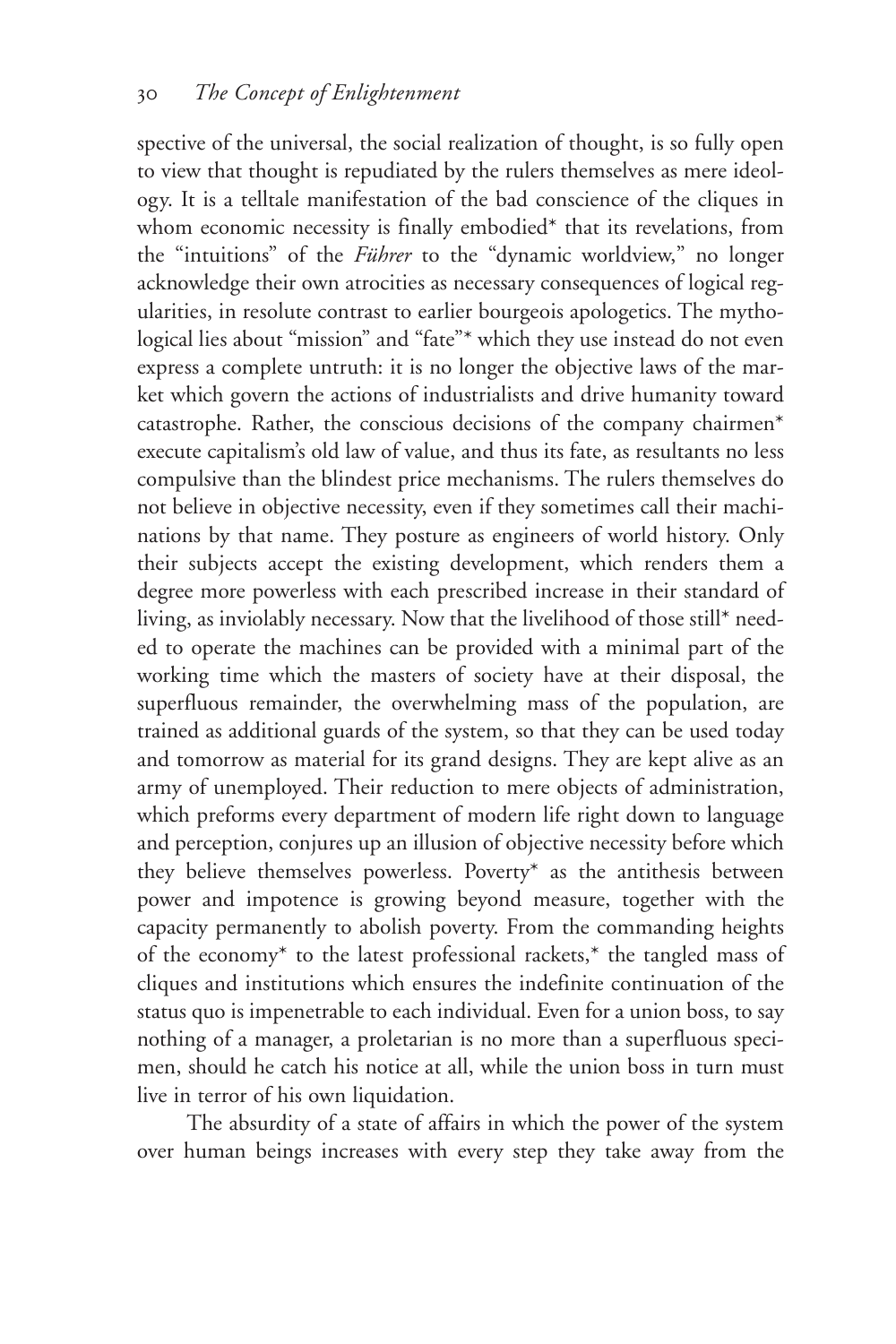power of nature denounces the reason of the reasonable\* society as obsolete. That reason's necessity is illusion, no less than the freedom of the industrialists, which reveals its ultimately compulsive nature in their inescapable struggles and pacts. This\* illusion, in which utterly enlightened humanity is losing itself, cannot be dispelled by a thinking which, as an instrument of power, has to choose between command and obedience. Although unable to escape the entanglement in which it was trapped in prehistory, that thinking\* is nevertheless capable of recognizing the logic of either/or, of consequence and antinomy, by means of which it emancipated itself radically from nature, as that same nature, unreconciled and self-estranged. Precisely by virtue of its irresistible logic, thought, in whose compulsive mechanism nature is reflected and perpetuated, also reflects itself as a nature oblivious of itself, as a mechanism of compulsion. Of course, mental representation is only an instrument. In thought, human beings distance themselves from nature in order to arrange it in such a way that it can be mastered. Like the material tool which, as a thing, is held fast as that thing in different situations and thereby separates the world, as something chaotic, multiple, and disparate, from that which is known, single, and identical, so the concept is the idea-tool which fits into things at the very point from which one can take hold of them. Thought thus becomes illusory whenever it seeks to deny its function of separating, distancing, and objectifying. All mystical union remains a deception, the impotently inward trace of the forfeited revolution. But while enlightenment is right in opposing any hypostatization of utopia and in dispassionately denouncing power as division, the split between subject and object, which it will not allow to be bridged, becomes the index of the untruth both of itself and of truth.\* The proscribing of superstition has always signified not only the progress of domination but its exposure. Enlightenment is more than enlightenment, it is nature made audible in its estrangement. In mind's self-recognition as nature divided from itself, nature, as in prehistory, is calling to itself, but no longer directly by its supposed name, which, in the guise of *mana*, means omnipotence, but as something blind and mutilated. In the mastery of nature, without which mind does not exist, enslavement to nature persists. By modestly confessing itself to be power and thus being taken back into nature, mind rids itself of the very claim to mastery which had enslaved it to nature. Although humanity may be unable to interrupt its flight away from neces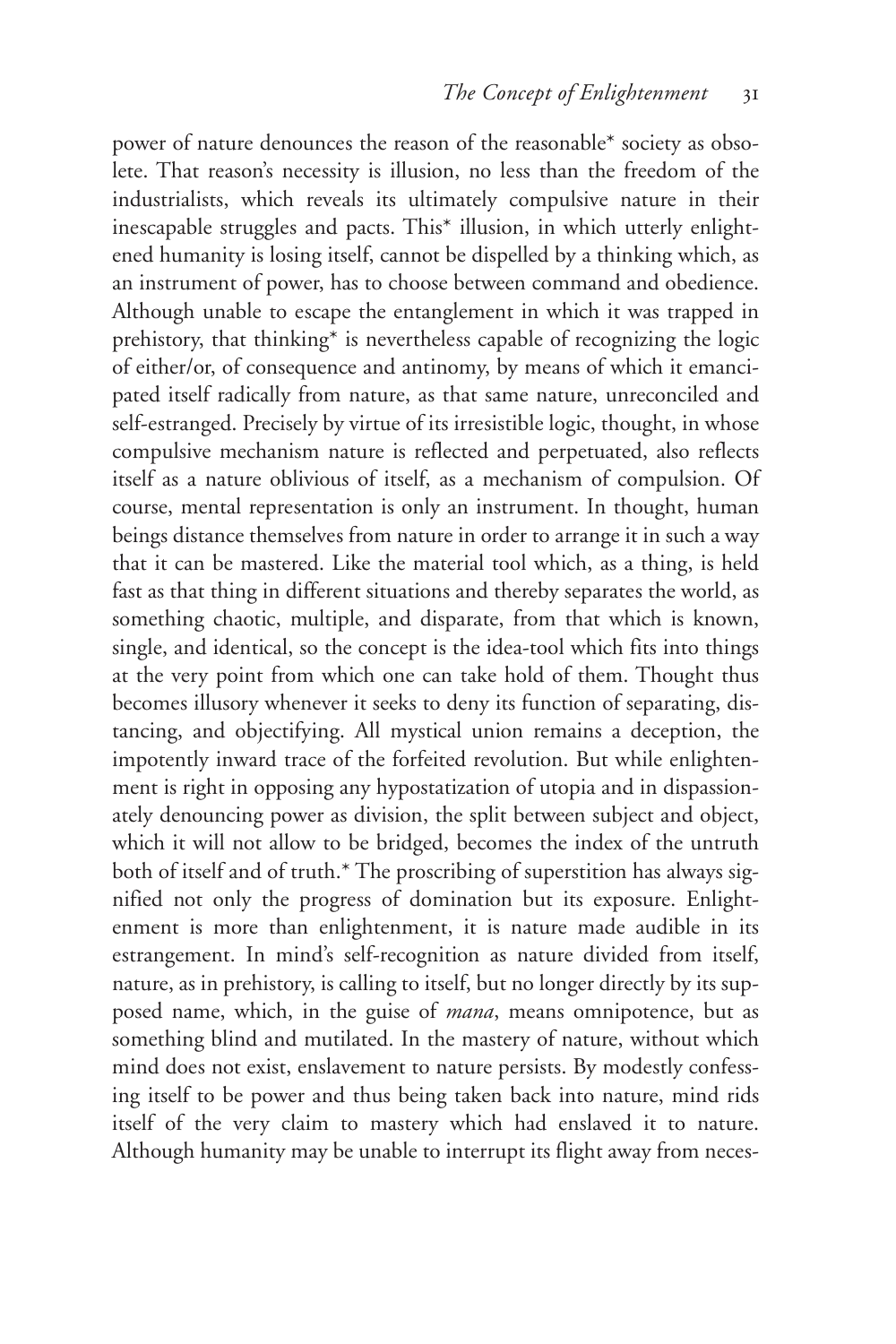sity and into progress and civilization without forfeiting knowledge itself, at least it no longer mistakes the ramparts it has constructed against necessity, the institutions and practices of domination which have always rebounded against society from the subjugation of nature, for guarantors of the coming freedom. Each advance of civilization has renewed not only mastery but also the prospect of its alleviation. However, while real history is woven from real suffering, which certainly does not diminish in proportion to the increase in the means of abolishing it, the fulfillment of that prospect depends on the concept. For not only does the concept, as science, distance human beings from nature, but, as the self-reflection of thought—which, in the form of science, remains fettered to the blind economic tendency—it enables the distance which perpetuates injustice to be measured. Through this remembrance of nature within the subject, a remembrance which contains the unrecognized truth of all culture, enlightenment is opposed in principle to power, and even in the time of Vanini the call to hold back enlightenment was uttered less from fear of exact science than from hatred of licentious thought, which had escaped the spell of nature by confessing itself to be nature's own dread of itself. The priests have always avenged *mana* on any exponent of enlightenment who propitiated *mana* by showing fear before the frightening entity which bore that name, and in their hubris the augurs of enlightenment were at one with the priests. Enlightenment in its bourgeois form had given itself up to its positivist moment long before Turgot and d'Alembert. It was never immune to confusing freedom with the business of self-preservation. The suspension of the concept, whether done in the name of progress or of culture, which had both long since formed a secret alliance against truth, gave free rein to the lie. In a world which merely verified recorded evidence and preserved thought, debased to the achievement of great minds, as a kind of superannuated headline, the lie was no longer distinguishable from a truth neutralized as cultural heritage.

But to recognize power even within thought itself as unreconciled nature would be to relax the necessity which even socialism, in a concession to reactionary common sense, prematurely confirmed as eternal.\* In declaring necessity the sole basis of the future and banishing mind, in the best idealist fashion, to the far pinnacle of the superstructure, socialism clung all too desperately to the heritage of bourgeois philosophy. The relationship of necessity to the realm of freedom was therefore treated as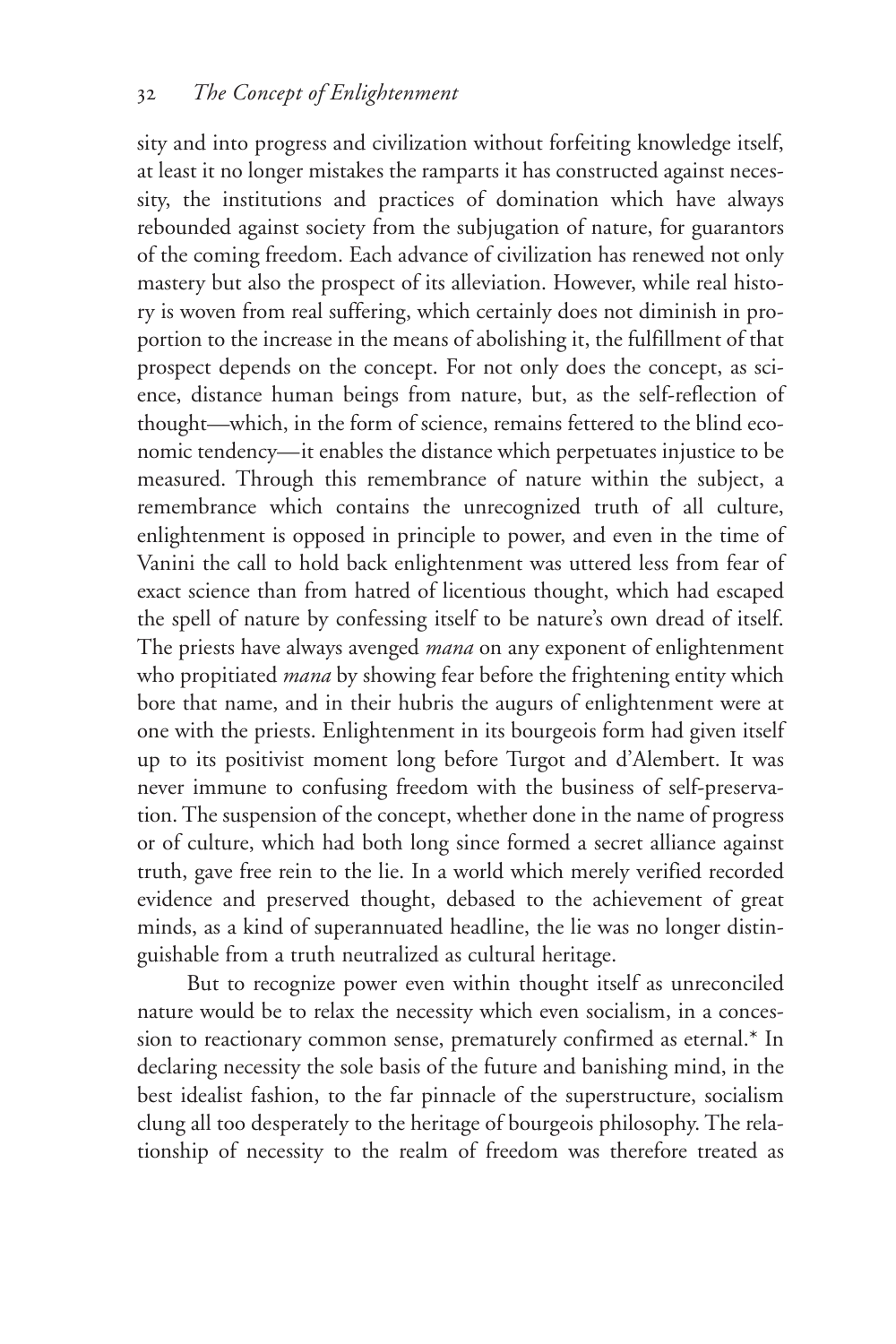merely quantitative, mechanical, while nature, posited as wholly alien, as in the earliest mythology, became totalitarian, absorbing socialism along with freedom. By sacrificing thought, which in its reified form as mathematics, machinery, organization, avenges itself on a humanity forgetful of it, enlightenment forfeited its own realization. By subjecting everything particular to its discipline, it left the uncomprehended whole free to rebound as mastery over things against the life and consciousness of human beings. But a true praxis capable of overturning the status quo depends on theory's refusal to yield to the oblivion in which society allows thought to ossify. It is not the material preconditions of fulfillment, unfettered technology\* as such, which make fulfillment uncertain. That is the argument of sociologists who are trying to devise yet another antidote, even a collectivist one, in order control that antidote.<sup>36</sup> The fault lies in a social context which induces blindness. The mythical scientific respect of peoples for the given reality, which they themselves constantly create, finally becomes itself a positive fact, a fortress before which even the revolutionary imagination feels shamed as utopianism, and degenerates to a compliant trust in the objective tendency of history. As the instrument of this adaptation, as a mere assemblage of means, enlightenment is as destructive as its Romantic enemies claim. It will only fulfill itself if it forswears its last complicity with them and dares to abolish the false absolute, the principle of blind power. The spirit of such unyielding theory would be able to turn back from its goal even the spirit of pitiless progress. Its herald, Bacon, dreamed of the many things "which kings with their treasure cannot buy, nor with their force command, [of which] their spials and intelligencers can give no news."\* Just as he wished, those things have been given to the bourgeois, the enlightened heirs of the kings. In multiplying violence through the mediation of the market, the bourgeois economy has also multiplied its things and its forces to the point where not merely kings or even the bourgeoisie are sufficient to administrate them: all human beings are needed. From the power of things they finally learn to forgo power. Enlightenment consummates and abolishes itself when the closest practical objectives reveal themselves to be the most distant goal already attained, and the lands of which "their spials and intelligencers can give no news"—that is, nature misunderstood by masterful science—are remembered as those of origin. Today, when Bacon's utopia, in which "we should command nature in action," has been fulfilled on a telluric scale, the